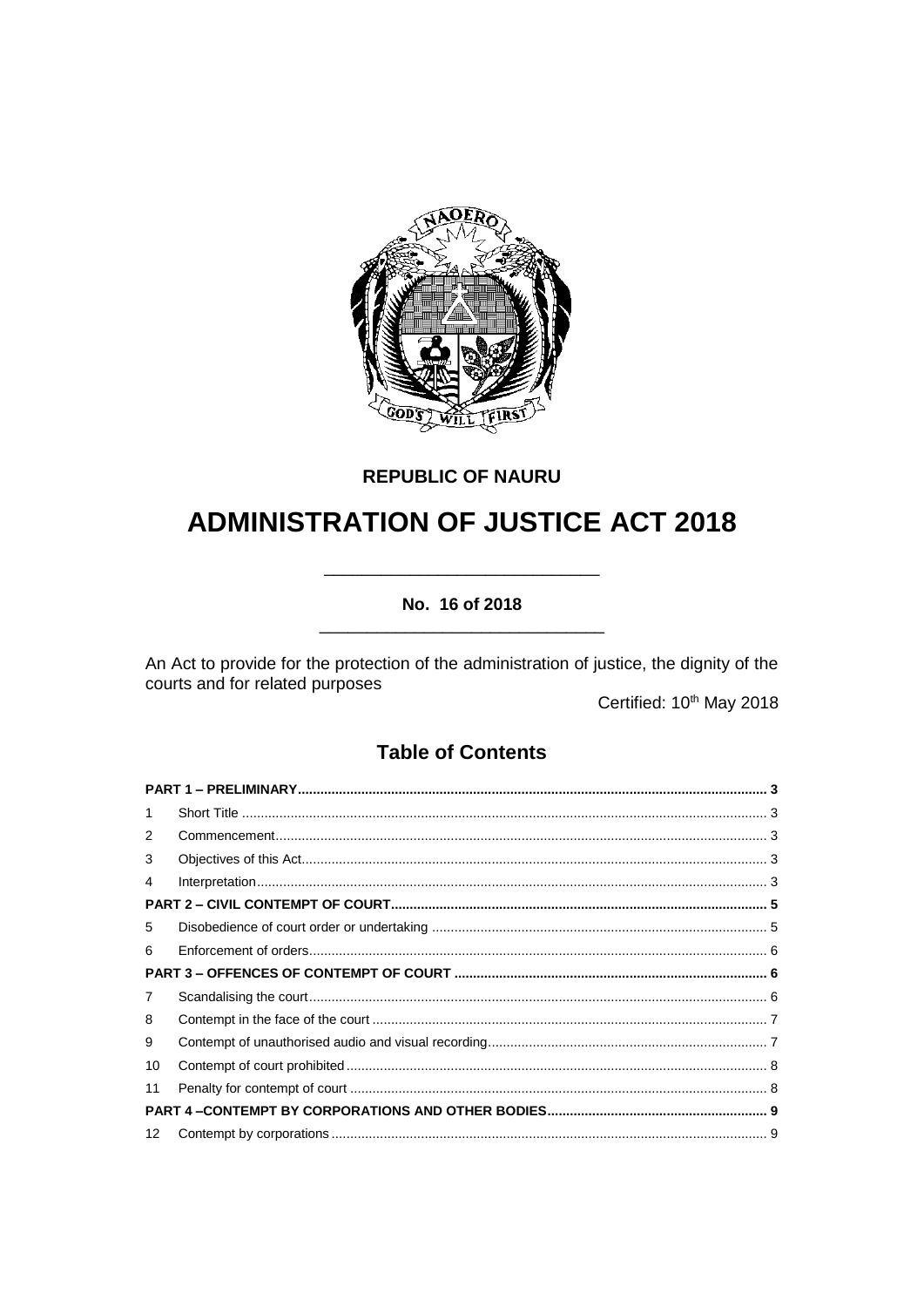| 13 |                                                                                    |  |
|----|------------------------------------------------------------------------------------|--|
|    |                                                                                    |  |
| 14 |                                                                                    |  |
| 15 |                                                                                    |  |
| 16 | Jurisdiction over certain publications, acts and omissions outside the Republic 12 |  |
|    |                                                                                    |  |
| 17 |                                                                                    |  |
| 18 |                                                                                    |  |
| 19 |                                                                                    |  |
| 20 |                                                                                    |  |
| 21 |                                                                                    |  |
|    |                                                                                    |  |
| 22 |                                                                                    |  |
|    |                                                                                    |  |
| 23 |                                                                                    |  |
| 24 |                                                                                    |  |
| 25 |                                                                                    |  |
| 26 |                                                                                    |  |
| 27 |                                                                                    |  |
| 28 |                                                                                    |  |
| 29 |                                                                                    |  |
|    |                                                                                    |  |
| 30 |                                                                                    |  |
| 31 |                                                                                    |  |
| 32 |                                                                                    |  |
| 33 |                                                                                    |  |
| 34 |                                                                                    |  |
| 35 |                                                                                    |  |
|    |                                                                                    |  |
| 36 |                                                                                    |  |
| 37 |                                                                                    |  |
|    |                                                                                    |  |
| 38 |                                                                                    |  |
| 39 |                                                                                    |  |
|    |                                                                                    |  |
| 40 |                                                                                    |  |
| 41 |                                                                                    |  |
| 42 |                                                                                    |  |
| 43 |                                                                                    |  |
| 44 |                                                                                    |  |
| 45 |                                                                                    |  |
|    |                                                                                    |  |
| 46 |                                                                                    |  |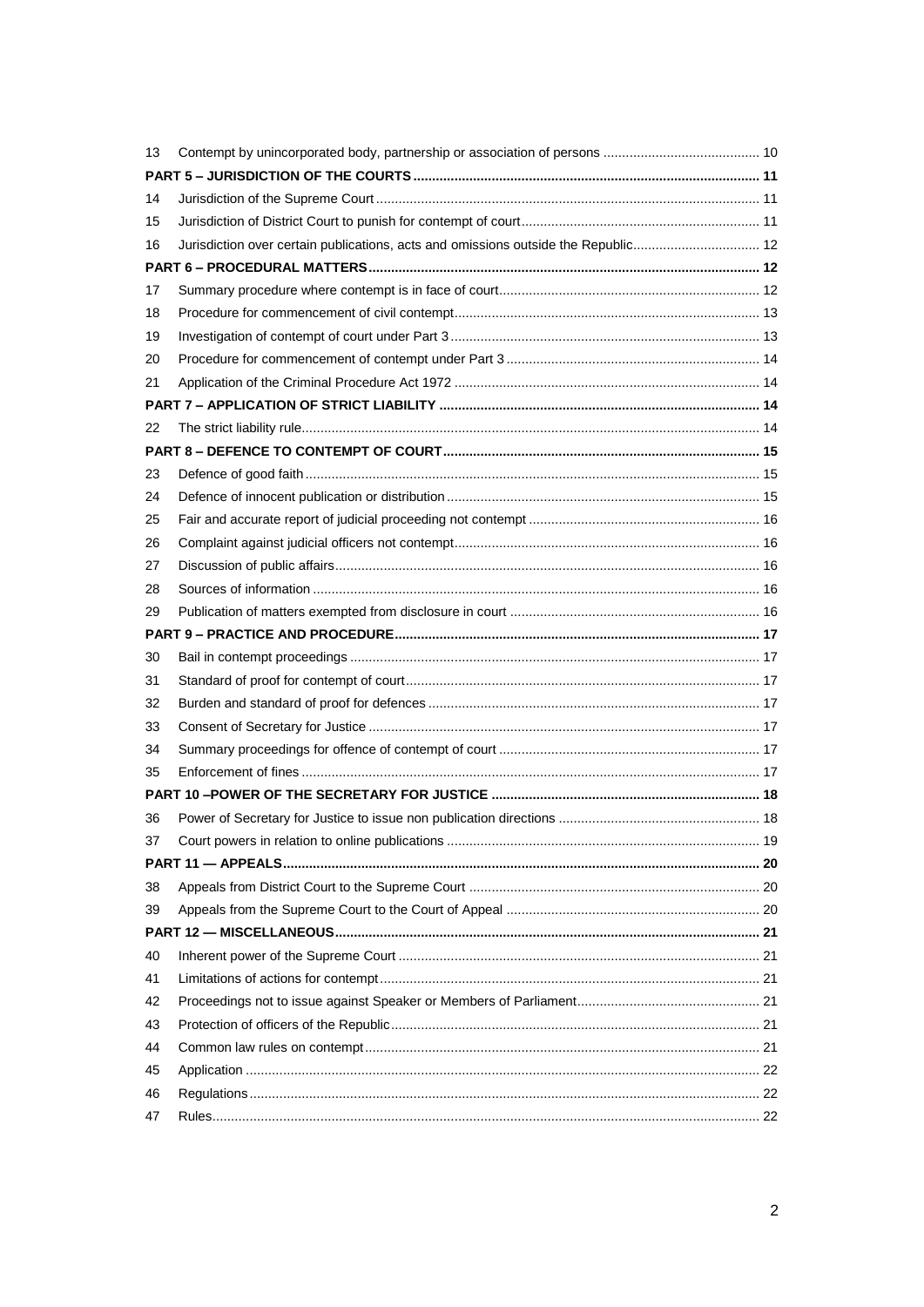Enacted by the Parliament of Nauru as follows:

## **PART 1 – PRELIMINARY**

## <span id="page-2-1"></span><span id="page-2-0"></span>**1 Short Title**

This Act may be cited as the *Administration of Justice Act 2018.* 

## <span id="page-2-2"></span>**2 Commencement**

This Act commences on 15 May 2018.

## <span id="page-2-3"></span>**3 Objectives of this Act**

The objectives of this Act include:

- (a) upholding the dignity and authority of the courts in the public interest;
- (b) maintaining public confidence in the administration of justice and authority of the courts;
- (c) ensuring the observance and respect of due process of the law, judgments, decisions and orders of the courts;
- (d) the codification and clarification of the applicable common law on contempt of court meeting the challenges of technology and other developments;
- (e) ensuring the sustainability of an independent, fair and impartial justice system; and
- (f) providing a balance between freedom of expression and the protection of the public by preserving the machinery, integrity, dignity and authority of the courts.

#### <span id="page-2-4"></span>**4 Interpretation**

(1) In this Act:

*'association of persons'* means 2 or more persons associating with each other for a common purpose, objective and goal;

*'cause or matter'* includes an action, suit or proceeding;

*'Chief Justice'* means the Chief Justice appointed under Article 49 of the Constitution;

*'civil contempt'* means wilful disobedience of any judgment, decision or order or other processes of a court or, wilful breach of an undertaking given to a court by any act or omission;

*'committal'* means imprisonment;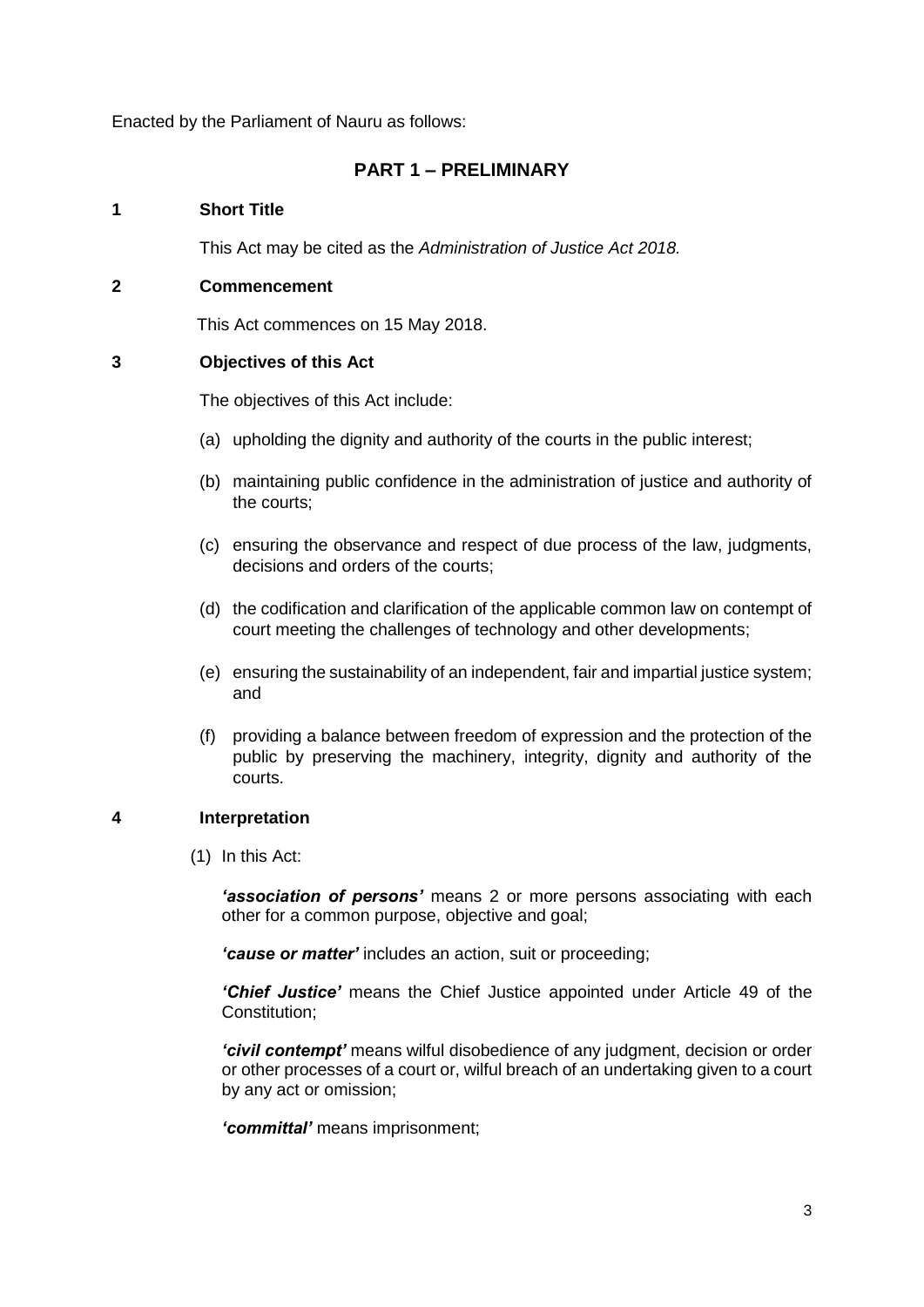*'contempt of court'* includes the types of contempt contained in Parts 2 and 3 of this Act;

*'contemnor'* means a person or body which has committed a contempt of court;

*'corporation'* means any corporation, council, board, committee or other body which has power to act under and for the purposes of any written law relating to undertakings of public utility or otherwise to administer funds belonging to or granted by the Government or money raised by rates, taxes or charges in pursuance of any such law;

*'courts'* includes District Court, Family Court, Supreme Court and Court of Appeal;

*'Judge'* means any person appointed under Article 49 of the Constitution;

*'judicial officer'* includes the Chief Justice, Justices of Appeal, Judges of the Supreme Court, Resident Magistrate, Registrar or any other person or body vested with judicial power to adjudicate disputes between or amongst persons;

*'Justice'* means a person appointed under Article 57 of the Constitution and section 9 of the Nauru Court of Appeal Act 2018;

*'offence of contempt of court'* includes all such conduct contained in Part 3 of this Act;

*'online host'* means the person who has control over the part of the electronic retrieval system, such as the internet site or online application, on which the information is posted and is accessible by internet users;

*'publication'* means the dissemination, distribution, exhibition, provision or communication including any speech, writing, broadcasting, cable program service in whatever form including electronic, digital or social media or by way of newspaper, radio, television, internet, social media or online communication to the public at large or one or two persons or groups of persons;

*'Rules'* means rules made by the Chief Justice pursuant to this Act;

*'strict liability rule'* means the rule of law whereby conduct may be treated as a contempt of court which tends to interfere or has interfered with the administration of the course of justice under Parts 2 and 3 of the Act and includes undermining the dignity and authority of the courts regardless of any intention to do so.

- (2) In this Act, a court proceeding is pending from the time that it commences to the time it is finally decided, struck out, discontinued or terminated which includes any potential or actual appeals.
- (3) A court proceeding commences:
	- (a) in the case of an offence, from the earliest of the following events: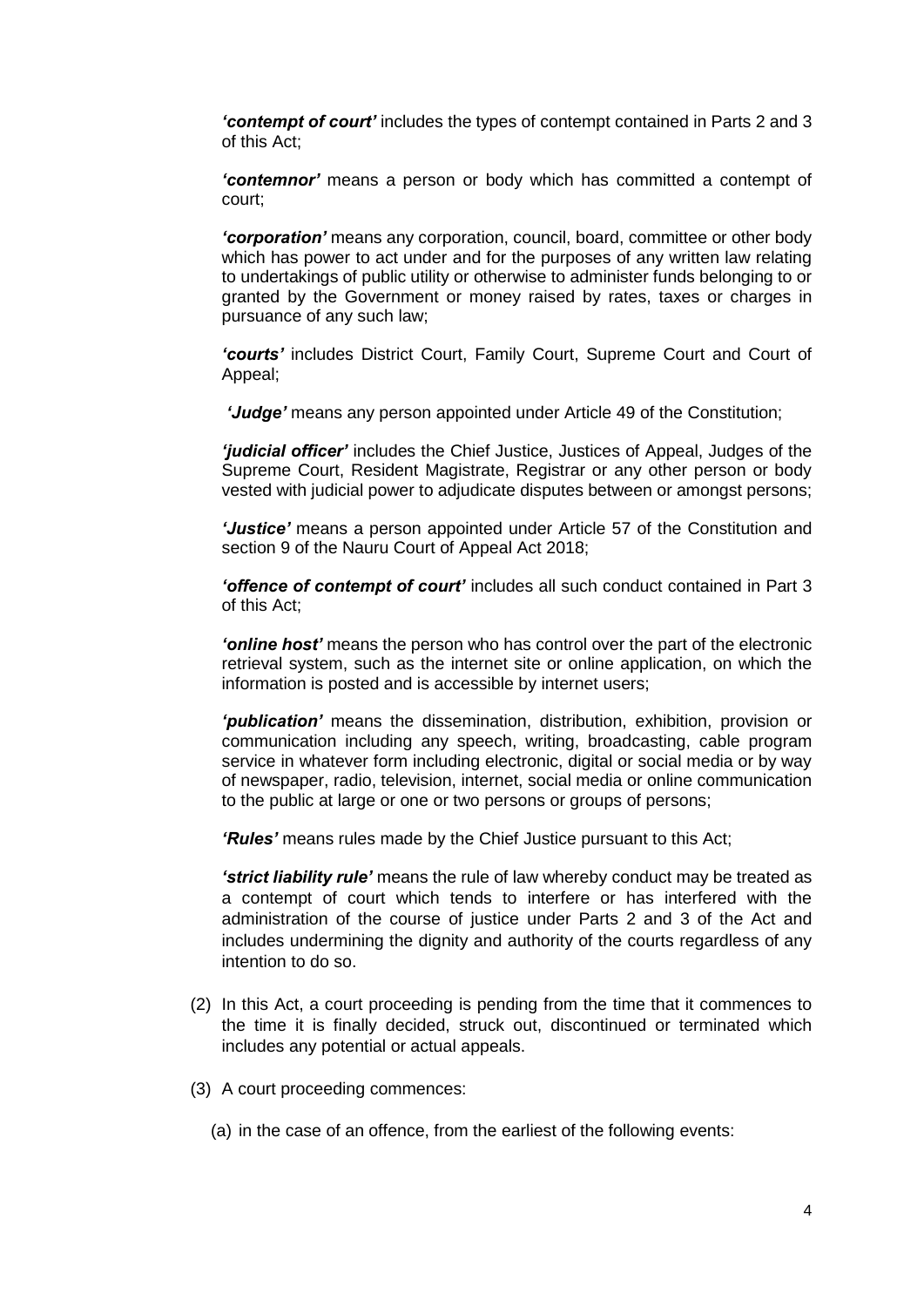- (i) the issue of a warrant for arrest of a person for an offence;
- (ii) the issue of a notice to attend court;
- (iii) summons to appear before the court to answer any charge or of an offence; or
- (iv) the arrest of a person by the Nauru Police Force or any authorised officers under a written law;
- (b) in other cases, from the time the application for leave, other application before the originating process or the originating process is filed in court;
- (c) in the case of a proceeding on appeal or for a revision of a judgment, decision or order of a court in any proceeding:
	- (i) an application for leave to appeal is made;
	- (ii) the filing of the notice of appeal; or
	- (iii) from the time the court on its own motion undertakes the revision under any written law;
- (d) in any other case, from the time a proceeding is filed in court.
- (4) A proceeding is finally decided:
	- (a) in the case of a pending appeal or revision, the determination of such appeal or revision unless any appeal is filed against such determination;
	- (b) in the case where no appeal is filed, until the expiry of the time for appeal and resolution of the issues including costs are resolved; or
	- (c) in any other case, where a proceeding and any right to appeal has come to an end with no further orders.

# **PART 2 – CIVIL CONTEMPT OF COURT**

#### <span id="page-4-1"></span><span id="page-4-0"></span>**5 Disobedience of court order or undertaking**

- (1) A civil contempt of court is committed under this Part where a person:
	- (a) wilfully disobeys any judgment, decision, direction or other process of a court; or
	- (b) wilfully breaches an undertaking given to a court.
- (2) A judgment, decision or order shall be sealed by the Registrar of the Courts and served personally, by way of substituted service or in any other manner prescribed by the court on person or persons against which or to whom the judgment, decision or order relates.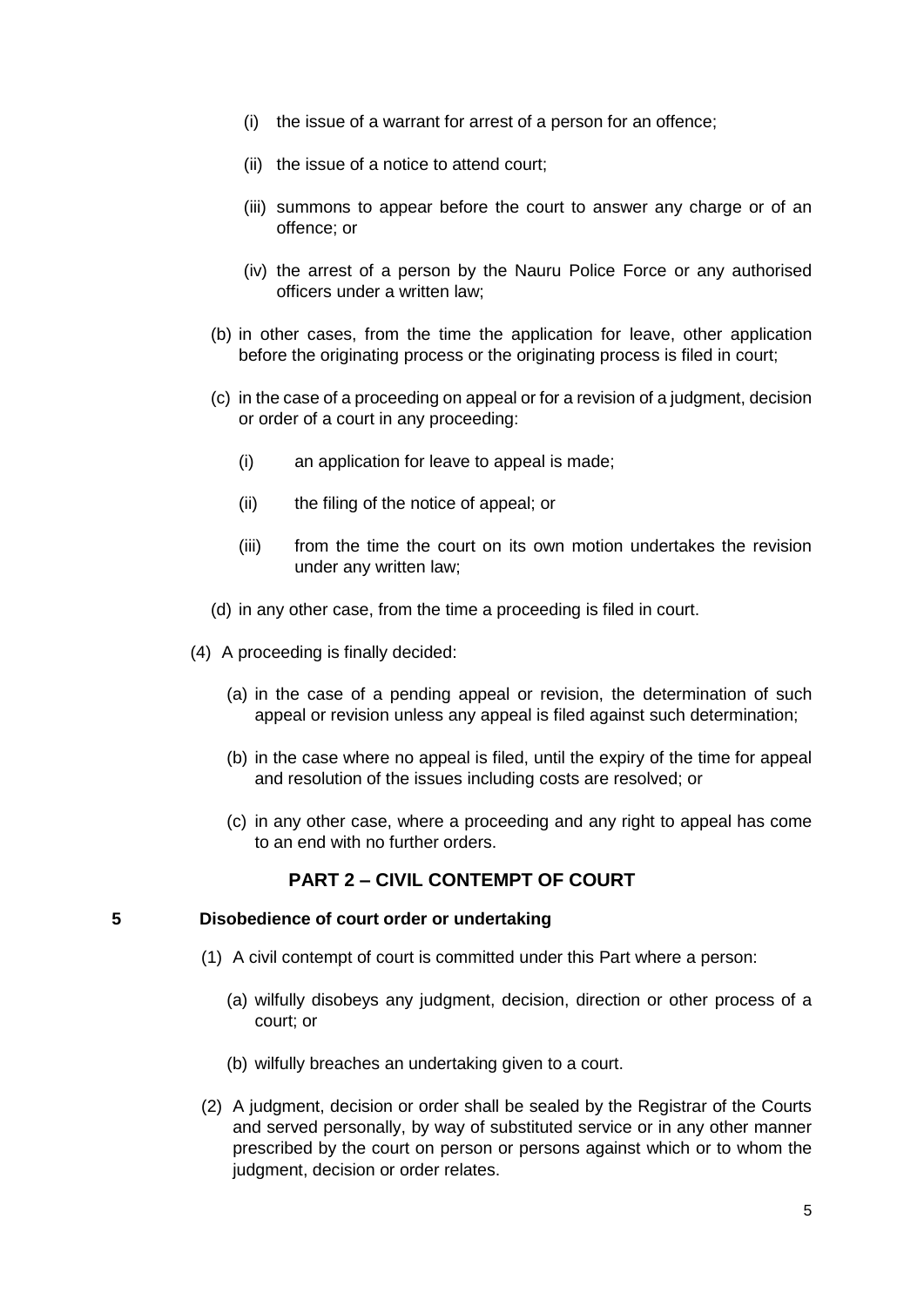(3) The judgment, decision, order or the sealed order shall be indorsed with a penal clause in accordance with the rules of the Court.

#### <span id="page-5-0"></span>**6 Enforcement of orders**

- (1) A party who has obtained a judgment, decision or order under this Part may apply for an order to compel the other party to comply with orders of the court in the manner provided for in the rules of the court.
- (2) The court may issue an order for attachment of the contemnor to show cause as to why he or she shall not be liable for contempt under this Part.
- (3) The standard of proof shall be beyond reasonable doubt.
- (4) The burden of proof rests on the party seeking to enforce any breach of noncompliance of a judgment, decision or order of the court.
- (5) For the purposes of this Part, the Criminal Procedure Act 1972 applies.
- (6) Where a person is found guilty of contempt of court under Part, the court may if it considers that a fine will not meet the ends of justice and that imprisonment is necessary direct that the person be imprisoned for a period not exceeding 2 years.
- (7) The jurisdiction of the court to order costs against the contemnor in favour of the party seeking to enforce an order of the court under this Part shall not be affected nor shall be considered as double jeopardy.

# **PART 3 – OFFENCES OF CONTEMPT OF COURT**

## <span id="page-5-2"></span><span id="page-5-1"></span>**7 Scandalising the court**

- (1) A contempt of court under this Part is committed where a person:
	- (a) scandalises or tends to scandalise, or lowers or tends to lower the judicial authority or dignity of the courts by publication or doing any act that:
		- (i) imputes improper motives to or impugns the integrity, propriety or impartiality of the courts;
		- (ii) has the potential to undermine public confidence in the justice system;
	- (b) prejudices or interferes or tends to prejudice or interfere with the course of any pending judicial proceeding;
	- (c) interferes or tends to interfere with or obstructs or tends to obstruct the administration of justice;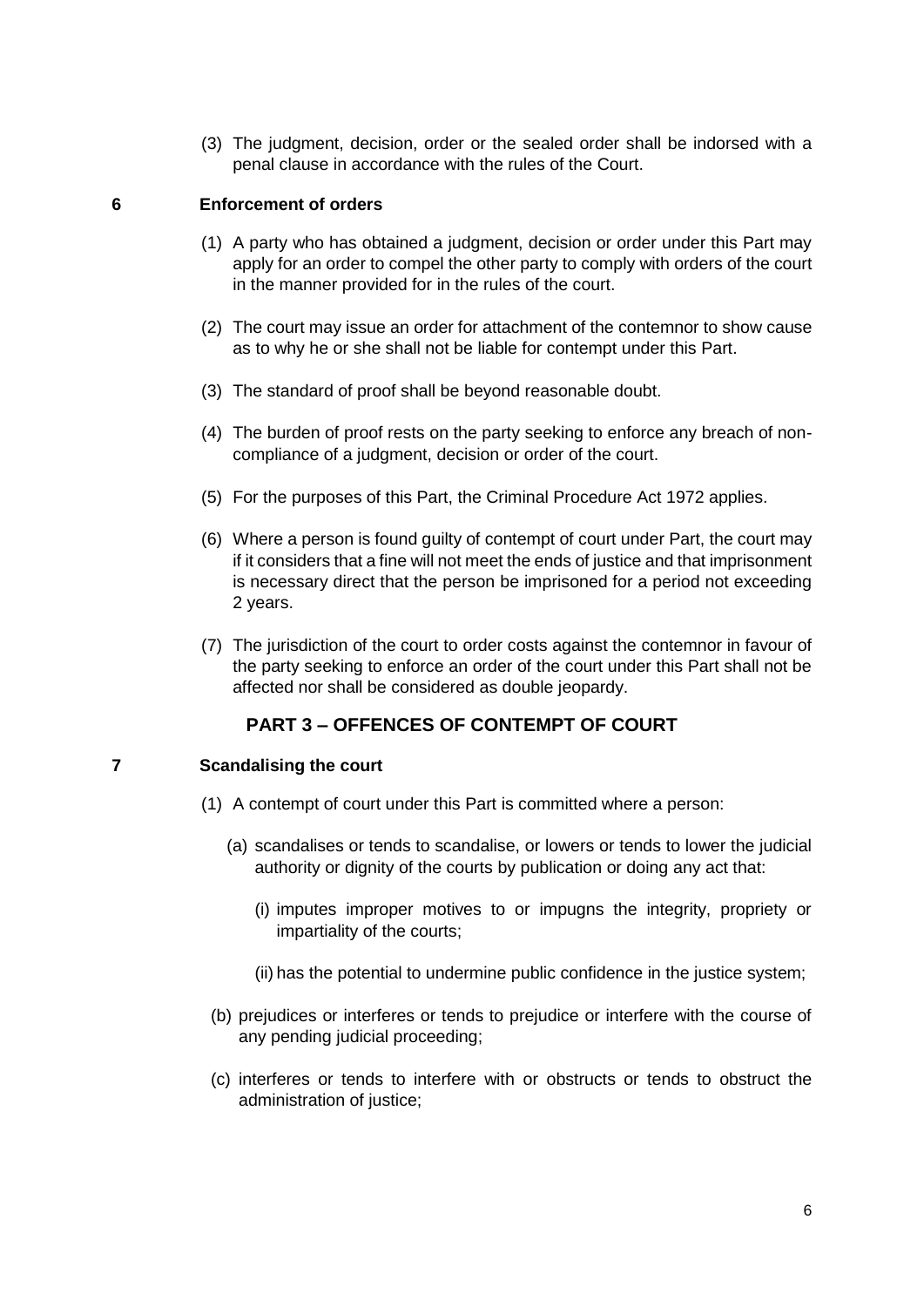- (d) intentionally offers an insult, causes any interruption or obstructs a judicial officer at any stage of a court proceeding including a judgment, decision or order delivered by such judicial officer;
- (e) publishes, picturises, utters or ridicules a judgment, decision or order of the Court whether on appeal or not;
- (f) scandalises a judge or judicial officer in relation to any court proceedings; or
- (g) scandalises or undermines the authority of the courts or the justice system in any manner whatsoever.
- (2) No person shall in relation to a pending court proceeding:
	- (a) criticise any witness, parties, judicial officers, legal representatives; or
	- (b) attempt to or predict outcomes of court proceedings in the media.
- (3) A statement or publication made under this section, on behalf of the Republic about the subject matter of or an issue in a court proceeding that is pending, is not contempt of court, if the Republic believes that such statement is necessary in the public interest, national security or administration of justice.
- (4) For the purposes of this section and section 16, any publication published in any form of media or internet by or attributed to an author or producer of such an publication, the author or producer shall be liable for contempt under Part 3 of this Act whether or not the publication was made with the approval of the proprietor of the media or internet service provider or online host.

## <span id="page-6-0"></span>**8 Contempt in the face of the court**

A contempt in the face of the court is committed where a person:

- (a) assaults, threatens, intimidates, or wilfully insults a judicial officer, interpreter or a witness, during a sitting or attendance in a court, or in going to or returning from the court to whom any relevant proceedings relate or immediately after the delivery of a judgment, decision or order;
- (b) wilfully interrupts or obstructs the proceedings of the court; or
- (c) wilfully disobeys an order or direction of the court.

#### <span id="page-6-1"></span>**9 Contempt of unauthorised audio and visual recording**

- (1) A contempt of court is committed where a person:
	- (a) uses in court any recording device, including mobile phones, laptops, tablets, tape recorders or other instruments for recording without the prior leave of the court;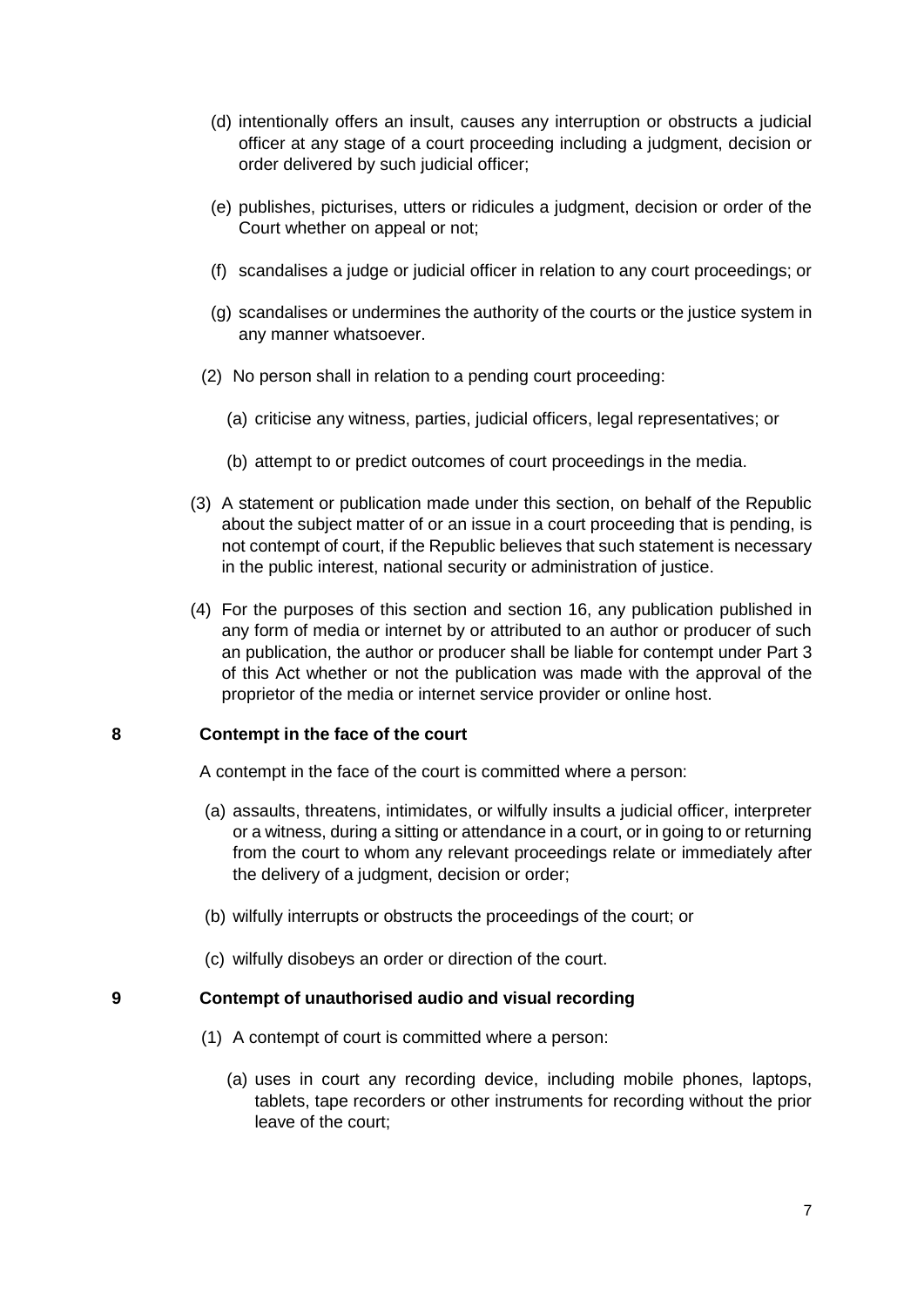- (b) publishes, transmits or disseminates any recording of court proceedings made by means of any such instrument under paragraph (a);
- (c) plays in the hearing of the public or disposes of such recording with a view that such a recording may be played or published to the public; or
- (d) use any such recording in contravention of any conditions granted under subsection (2).
- (2) Leave under subsection (1)(a) may be granted or refused by the court, and where such leave is granted, it may be subject to such conditions as the court deems fit.
- (3) Without prejudice to any other power to deal with an act of contempt under subsection (1)(a), the court may order:
	- (a) the instrument or device or recording made with it or both, to be forfeited;
	- (b) any such instrument or device or recording shall not be returned to the person without the prior leave of the court which ordered the forfeiture; and
	- (c) any such recording to be deleted, erased, destroyed and removed permanently from the instrument or device by the Registrar of the Courts.
- (4) Where the owner of any instrument or device forfeited under subsection (3) seeks its release or return, the court shall make an order that the instrument or device be disposed of in such manner as the court may direct.
- (5) This section shall not apply to the making or use of sound recordings for purposes of official transcripts of proceedings.
- (6) For purposes of this section, *'recording'* includes any visual or audio recording.

## <span id="page-7-0"></span>**10 Contempt of court prohibited**

- (1) Any person, corporation, unincorporated body, partnership or association of persons who conducts or does any act which constitutes a contempt of court under this Part, commits an offence.
- (2) Where a person, corporation, unincorporated body, partnership or association of persons contravenes subsection (1), that person, corporation, unincorporated body, partnership or association of persons shall be guilty of an offence of contempt of court and shall be liable to a penalty prescribed under this Act.

## <span id="page-7-1"></span>**11 Penalty for contempt of court**

(1) Save as otherwise expressly provided in this Act or in any other written law, a person who is convicted of contempt of court is liable to a fine not exceeding \$20,000 or to a term of imprisonment not exceeding 2 years or to both.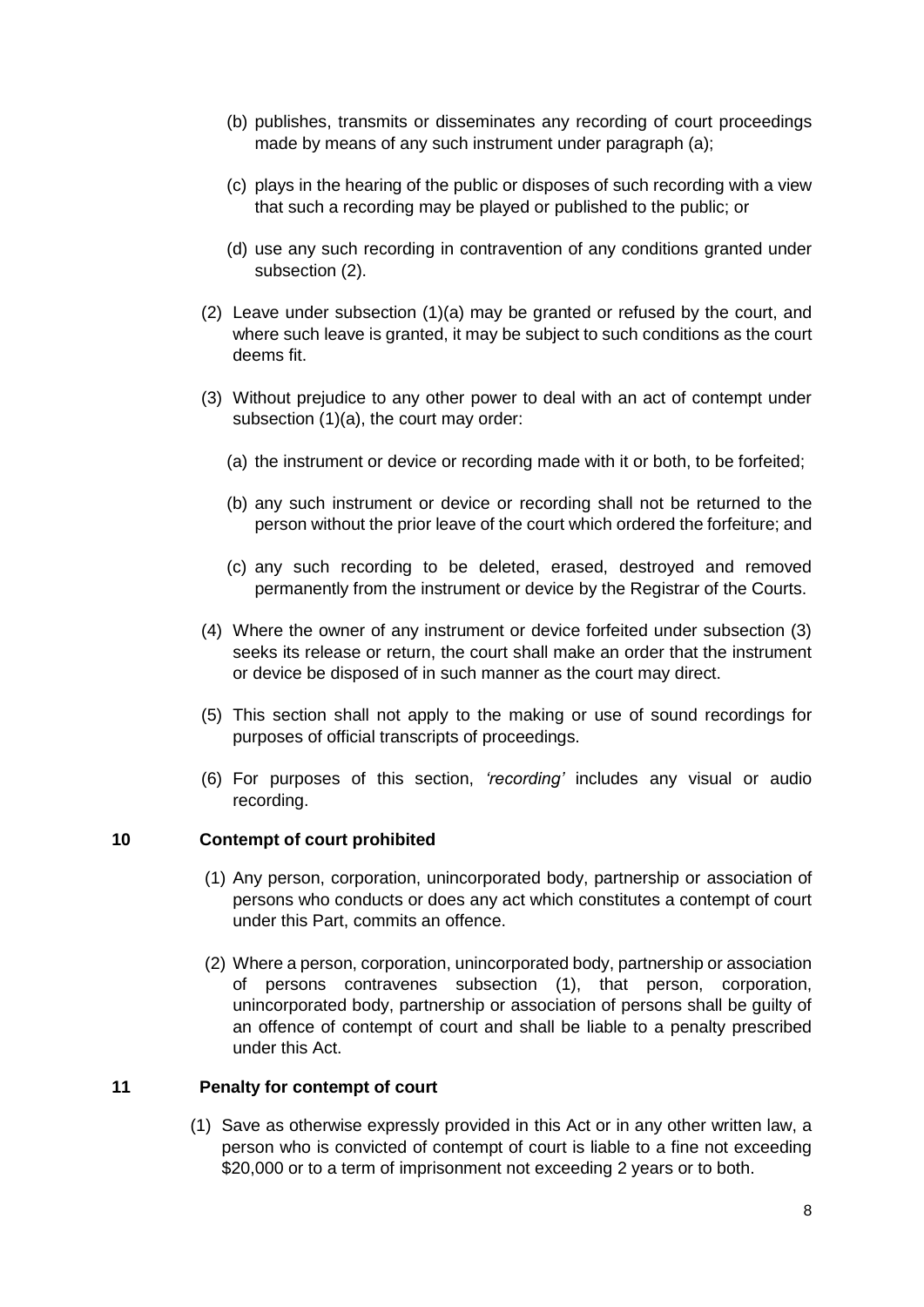- (2) Where an offence of contempt is committed under section 8, the court may order:
	- (a) the contemnor or alleged contemnor to be remanded in custody until the rising of the court; or
	- (b) any other orders the court may deem fit.

## **PART 4 –CONTEMPT BY CORPORATIONS AND OTHER BODIES**

#### <span id="page-8-1"></span><span id="page-8-0"></span>**12 Contempt by corporations**

- (1) Where, in a proceeding for contempt of court under this Act it is necessary to prove the state of mind of the corporation in relation to a particular contemptuous conduct, evidence that:
	- (a) an officer, agent or employee of the corporation engaged in that conduct within the scope of his or her apparent or ostensive authority; and
	- (b) the officer, agent or employee had that state of mind, -

is evidence that the corporation had that state of mind.

- (2) Where a corporation commits a contempt of court under Part 2, in respect of any breach of a court order or undertaking given to a court by the corporation, the corporation shall be guilty of contempt and shall be liable to:
	- (a) a fine not exceeding \$5,000;
	- (b) such other orders the court may make not limited to an order for compensation and costs to a party to such proceedings; and
	- (c) comply with any undertaking given by the corporation.
- (3) Where a corporation commits an offence of contempt under Part 3, the corporation shall be guilty of the contempt and shall be liable to a fine not exceeding \$50,000.
- (4) A person who, at the time the contempt was committed under subsections (2) and (3), was in charge of and was responsible to the corporation for the conduct of business of the corporation, as well as the corporation, shall be deemed to be guilty of the contempt and such person shall be liable:
	- (a) to a fine not exceeding \$5,000 or to a term of imprisonment not exceeding 2 years or both; and
	- (b) such other orders the court may deem fit.
- (5) A person under subsection (1) may not be liable to punishment if the person proves to the satisfaction of the court that: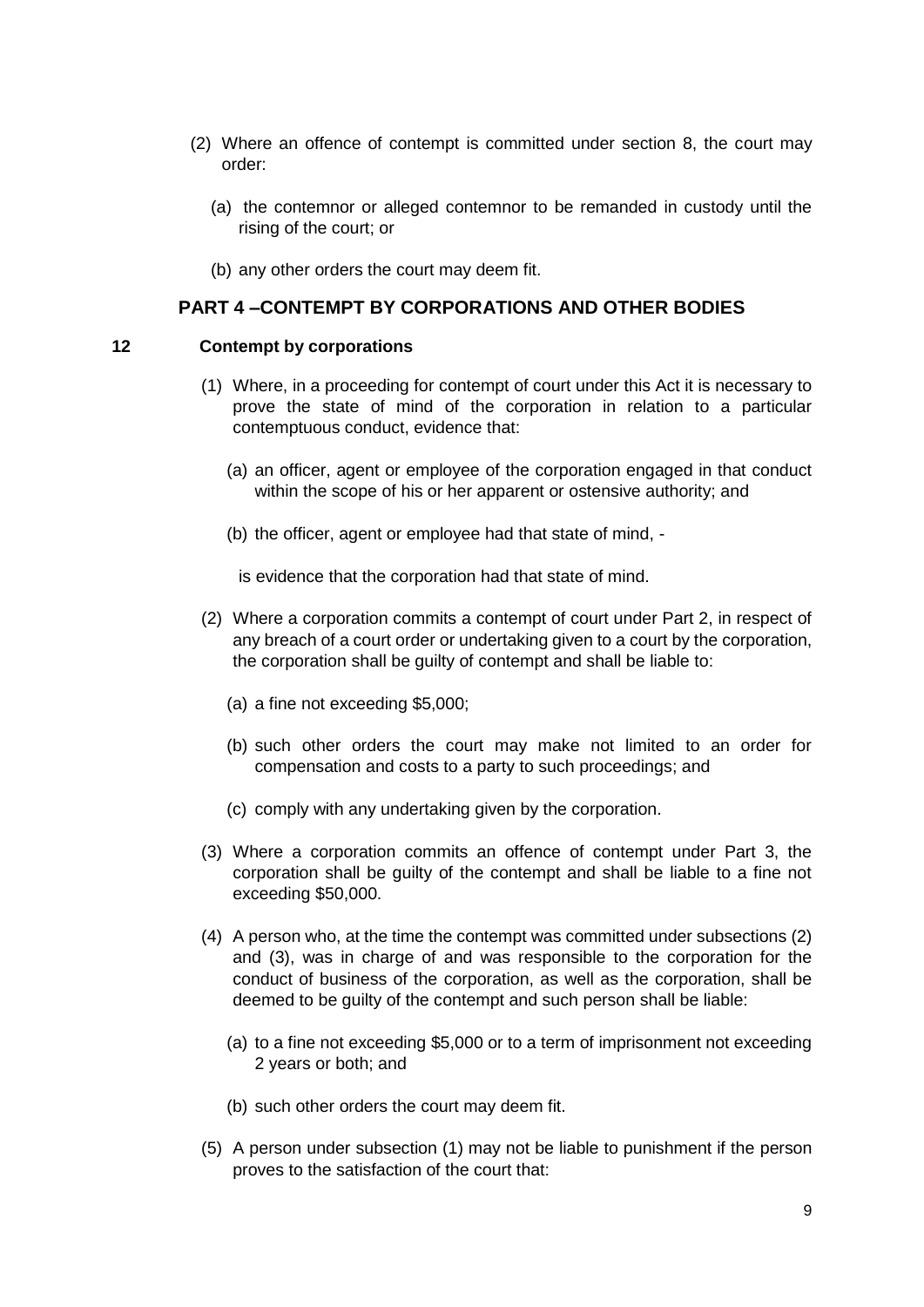- (a) the contempt was committed without his or her knowledge; or
- (b) he or she exercised all due diligence to prevent its commission.

## <span id="page-9-0"></span>**13 Contempt by unincorporated body, partnership or association of persons**

- (1) Where in proceedings for contempt of court of an unincorporated body, partnership or association of persons, it is necessary to prove the state of mind of such unincorporated body, partnership or association of persons in relation to a particular conduct, evidence that:
	- (a) the employee, agent or a partner of the unincorporated body, partnership or a member of association of persons engaged in that conduct within the scope of his or her apparent or ostensible authority; and
	- (b) the employee, agent, partner or member had that state of mind, -

is evidence that the unincorporated body, partnership or association of persons had that state of mind.

- (2) Where an unincorporated body, partnership or association of persons commits an offence of contempt under Part 3, the unincorporated body, partnership or association of persons shall be guilty of the contempt and shall be liable to a fine not exceeding \$50,000.
- (3) For the avoidance of doubt, a person, partner or member of an unincorporated body, partnership or association of person respectively may be liable severally or jointly for any fine imposed under subsection (2).
- (4) Where a unincorporated body, partnership or association of persons commits a contempt of court under Part 2, in respect of any breach of a court order or undertaking given to a court by the unincorporated body, partnership or association of persons, the unincorporated body, partnership or association of persons shall be guilty of contempt and shall be liable to:
	- (a) a fine not exceeding \$5,000;
	- (b) such other orders the court may make not limited to an order for compensation and costs to a party to such proceedings; and
	- (c) comply with any undertaking given by the unincorporated body, partnership or association of persons.
- (5) Where an unincorporated body, partnership or association of persons commits contempt of court under this Act, a person:
	- (a) who is:
		- (i) an officer of the unincorporated body;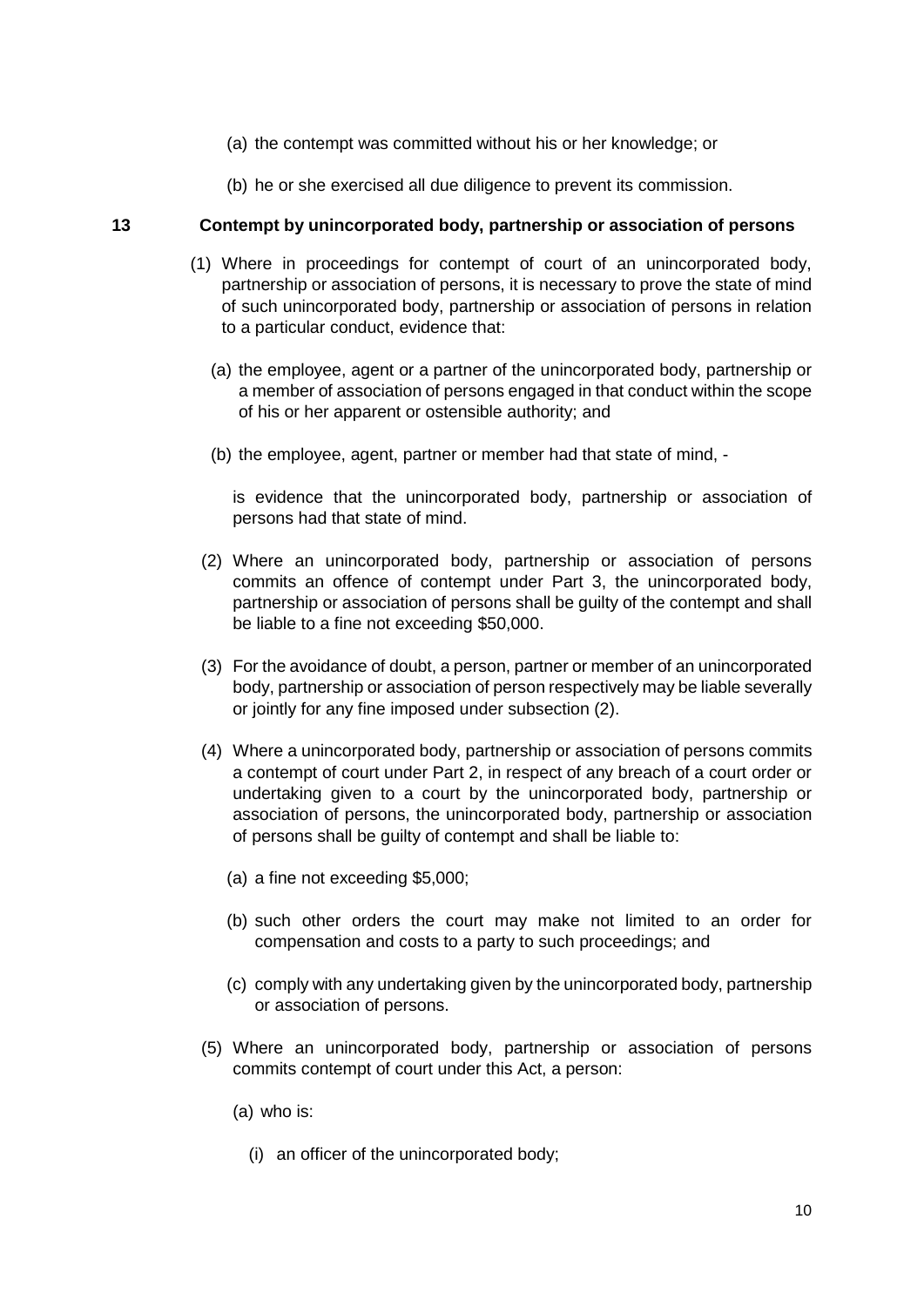- (ii) a partner in the partnership; or
- (iii) a spokesman or leader for the association of persons; and
- (b) who:
	- (i) consented or connived or conspired with others to effect the commission of the contempt of court;
	- (ii) whether by act or omission knowingly concerned or is party to the commission of the contempt of court; or
	- (iii)knew or ought reasonably to have known by obtaining legal or any other appropriate advice that a contempt of court is likely to be or is committed and failed to take all reasonable steps to prevent or prohibit the commission of the contempt of court, -

shall be guilty of the same contempt of court as is the unincorporated body, partnership or association of persons and shall be liable to a fine not exceeding \$10,000 or to a term of imprisonment not exceeding 2 years or both.

- (6) In this section, *'state of mind'* of a person includes:
	- (a) the knowledge, intention, opinion, belief or purpose of the person; or
	- (b) the reasons for the intention, opinion, belief or purpose.

# **PART 5 – JURISDICTION OF THE COURTS**

#### <span id="page-10-1"></span><span id="page-10-0"></span>**14 Jurisdiction of the Supreme Court**

(1) The Supreme Court shall have the power and jurisdiction to try and punish for contempt of court committed:

- (a) in the face of the court under section 8;
- (b) under sections 7 and 9 of Part 3; and
- (c) under Part 2;

(2) The Supreme Court shall continue to exercise its inherent jurisdiction in respect of contempt of court

## <span id="page-10-2"></span>**15 Jurisdiction of District Court to punish for contempt of court**

- (1) The District Court shall have the power and jurisdiction to punish for contempt of court committed in the face of the court under section 8.
- (2) The District Court shall have the power and jurisdiction to punish for contempt of court for any non-compliance with its judgment, decision, direction or order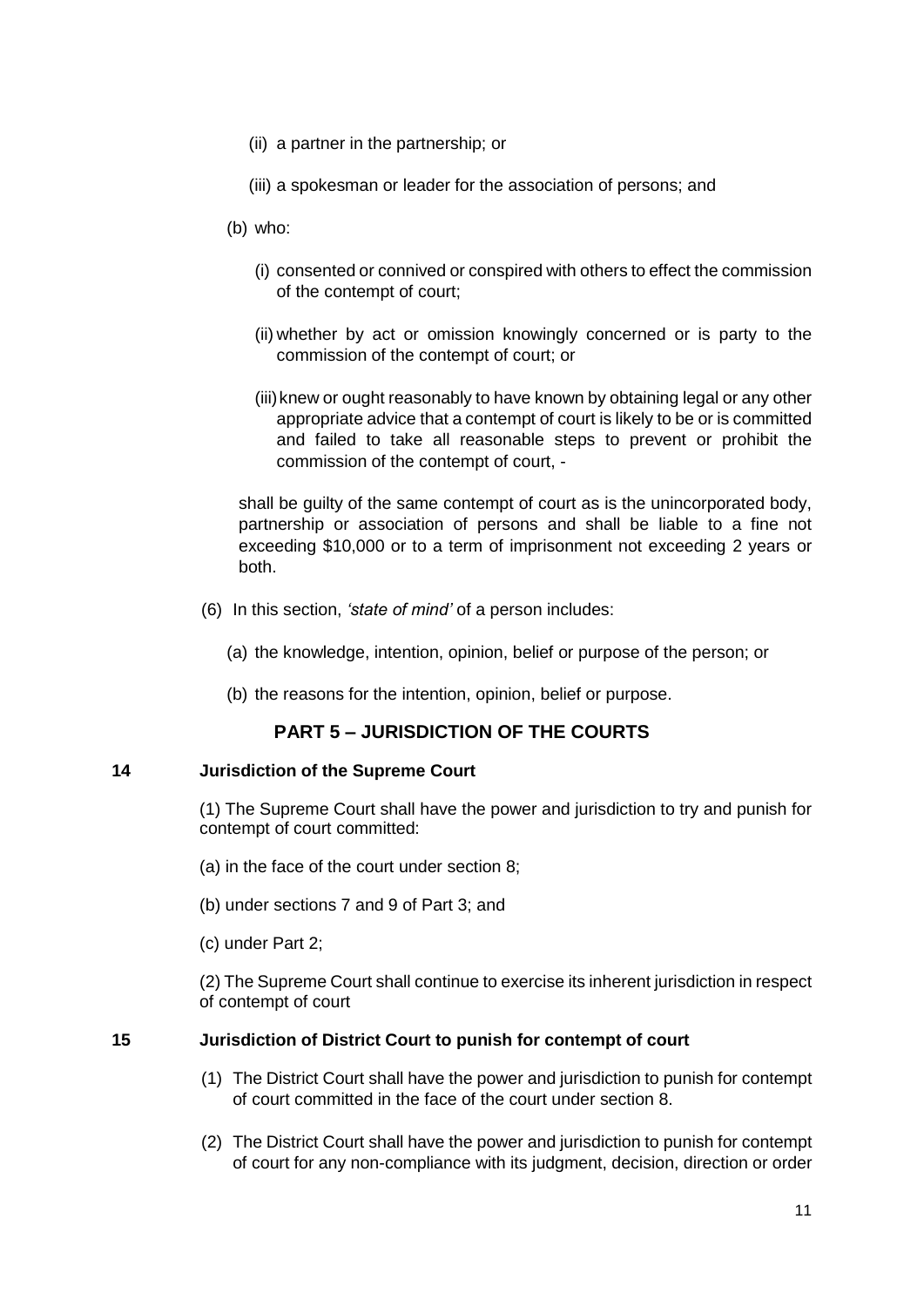under the Domestic Violence and Family Protection Act 2017 or any other written law vesting such power.

## <span id="page-11-0"></span>**16 Jurisdiction over certain publications, acts and omissions outside the Republic**

- (1) For the purposes of this section, the Supreme Court shall exercise the jurisdiction and power conferred under this Act or any other written law, to try any contempt of court and to impose such punishment under this Act:
	- (a) where the publication in relation to contempt of court was published through the internet, or other electronic media regardless of whether it was first published in the Republic or elsewhere, the publication is deemed to be published in the Republic if it was accessible, capable of being accessed or accessed by the members of the public or a section of the public in the Republic;
	- (b) where the publication in relation to contempt of court was published, other than by internet or electronic media under paragraph (a), regardless of whether it was first published in the Republic or elsewhere, if the publication was published, disseminated, offered for sale or not or made accessible to the public or a section of the public in the Republic;
	- (c) where the person who commits contempt of court under Part 2 is legally bound to obey or comply with the judgment, decision or order or other process of a court or an undertaking given to a court, regardless of whether the disobedience or failure to comply occurred in the Republic or elsewhere; and
	- (d) where the act in relation to contempt of court under sections  $6(1)(c)$ ,  $(d)$ ,  $(e)$ and (f) regardless of whether it occurred wholly or partly outside the Republic has the potential to interfere with, obstruct or pose a risk of interference with or obstruction of the administration of justice in the Republic.
- (2) The court may hear and determine an alleged offence of a contempt of court in the absence of the party:
	- (a)who was served with the necessary documents personally or by way of substituted service pursuant to an order of the court; and
	- (b)who has failed to attend the court personally or by a legal representative on the date and time ordered or indorsed on any document issued by the court.
- (3) Where a fine is imposed and remains unpaid, it can be recovered as a debt against a person or corporation whether within or outside the Republic.

# **PART 6 – PROCEDURAL MATTERS**

#### <span id="page-11-2"></span><span id="page-11-1"></span>**17 Summary procedure where contempt is in face of court**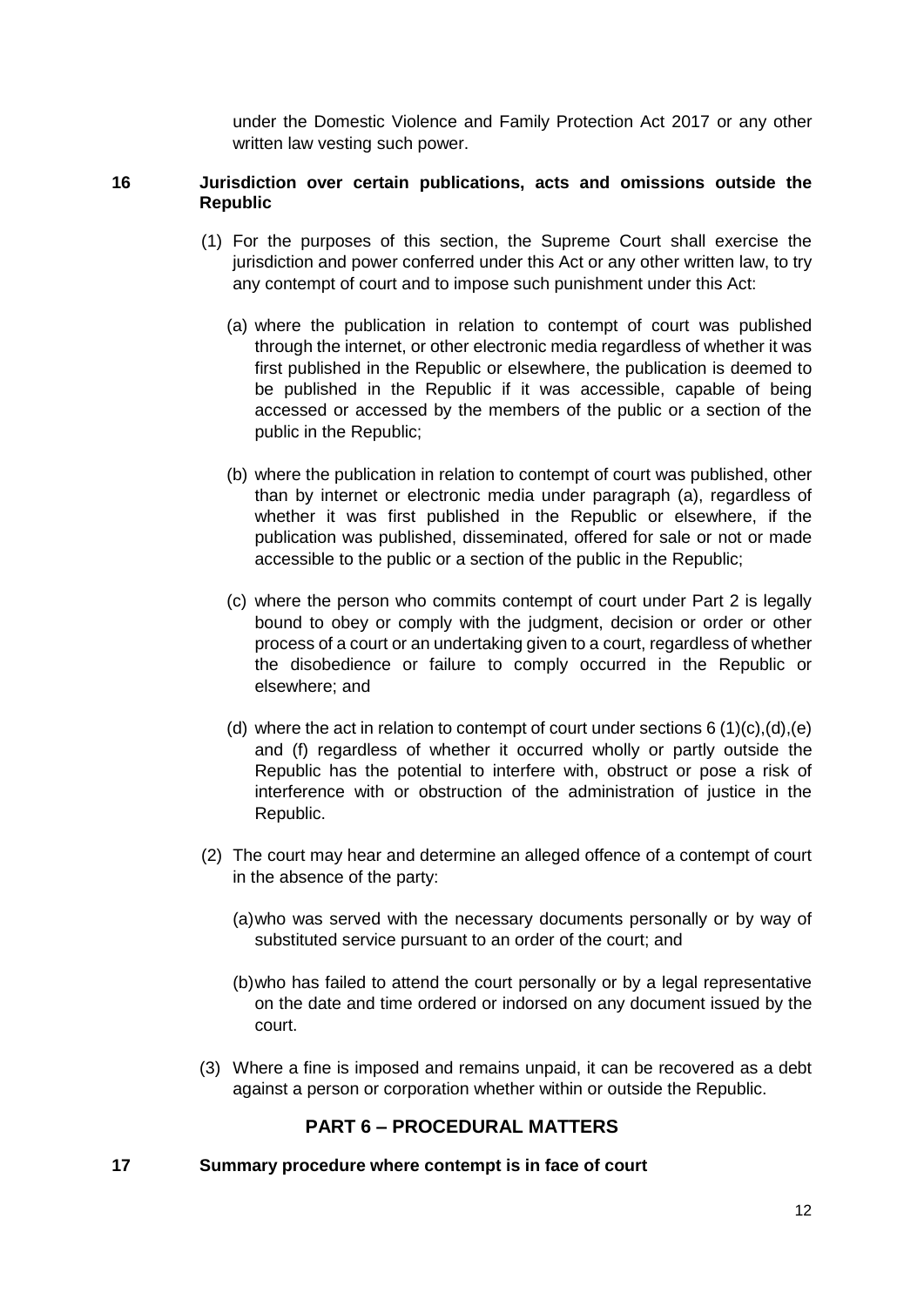- (1) Where it appears to a court that a person has committed contempt in the face of the court and, that court is satisfied that it is necessary for immediate steps to be taken for the protection of the administration of justice, that court may cause such person to be detained in custody and shall as soon as practicable:
	- (a) cause the person to be informed in writing of the contempt with which he or she is charged with;
	- (b) afford the person an opportunity to make his or her defence to the charge;
	- (c) after taking such evidence as may be necessary or as may be offered by the person and after hearing the person, proceed either immediately or after the adjournment, to determine the matter of the charge; and
	- (d) make such order for the punishment or discharge of the person as the court deems fit.
- (2) Despite subsection (3), the court may direct that a person charged with contempt in the face of the court be remanded in such custody as the court may specify pending the determination of the charge or be released on bail on his or her own bond.
- (3) The provisions of the Bail Act 2018 apply to any person charged with contempt of court under Parts 2 and 3.

#### <span id="page-12-0"></span>**18 Procedure for commencement of civil contempt**

- (1) The procedure for the commencement of civil contempt of court shall be prescribed by the civil procedure rules of the court.
- (2) In the absence of such rules under subsection (1), Order 52 of the English Supreme Court Practice 1999 shall apply.

#### <span id="page-12-1"></span>**19 Investigation of contempt of court under Part 3**

- (1) Where under Part 3 of this Act, the Secretary for Justice:
	- (a) receives a complaint of an alleged contempt of court; or
	- (b) has reasonable grounds to believe that contempt of court has been committed, -

the Secretary for Justice may request the Commissioner of Police in writing to investigate the alleged contempt.

- (2) The Commissioner of Police may receive and investigate complaints of contempt of court from any person and submit a report to the Secretary for Justice for the purposes of commencing proceedings for contempt of court.
- (3) For any investigation undertaken for the purposes of an alleged contempt of court under Part 3, the Commissioner of Police shall submit a report with all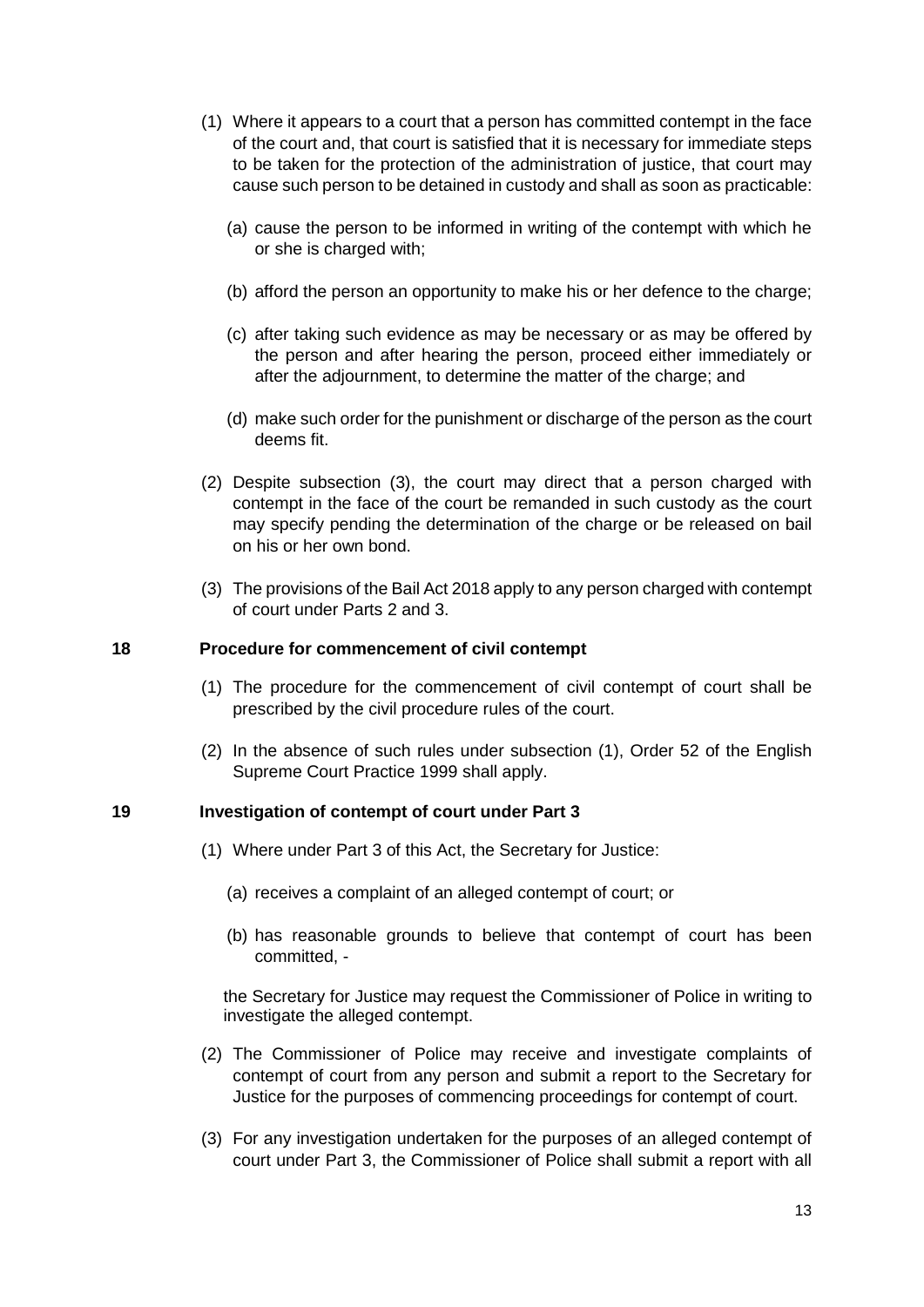the evidence to the Secretary for Justice for his or her consideration for the purposes of commencing proceedings under section 20.

## <span id="page-13-0"></span>**20 Procedure for commencement of contempt under Part 3**

- (1) Proceedings for contempt of court under Part 3 shall not be instituted except:
	- (a) by the Director of Public Prosecutions;
	- (b) on the motion of a court having jurisdiction to deal with contempt in the face of the court; or
	- (c) by the Secretary for Justice.
	- (2) A proceeding for contempt of court shall be commenced by way of an information or summons.
	- (3) The information or summons under subsection (2) shall be served on the alleged contemnor by a Police officer or by way of substituted service where it is necessary.
	- (4) The information or summons for the purposes of this section may be prescribed by regulations.

## <span id="page-13-1"></span>**21 Application of the Criminal Procedure Act 1972**

- (1) For the purposes of an investigation and any proceedings, the Criminal Procedure Act 1972 shall apply.
- (2) The court in any proceedings for contempt of court may award costs to be paid by or to any party as it deems fit.
- (3) The Chief Justice may make rules for the procedure for proceedings for contempt of court and punishment for contempt of court.
- (4) An originating process for the commencement of contempt of court proceedings under this Act:
	- (a) be served personally;
	- (b) by way of substituted service;
	- (c) by leave of the court outside the jurisdiction of the Republic; or
	- (d) in any manner prescribed by the Criminal Procedure Act 1972 or the rules of the court.

# **PART 7 – APPLICATION OF STRICT LIABILITY**

<span id="page-13-3"></span><span id="page-13-2"></span>**22 The strict liability rule**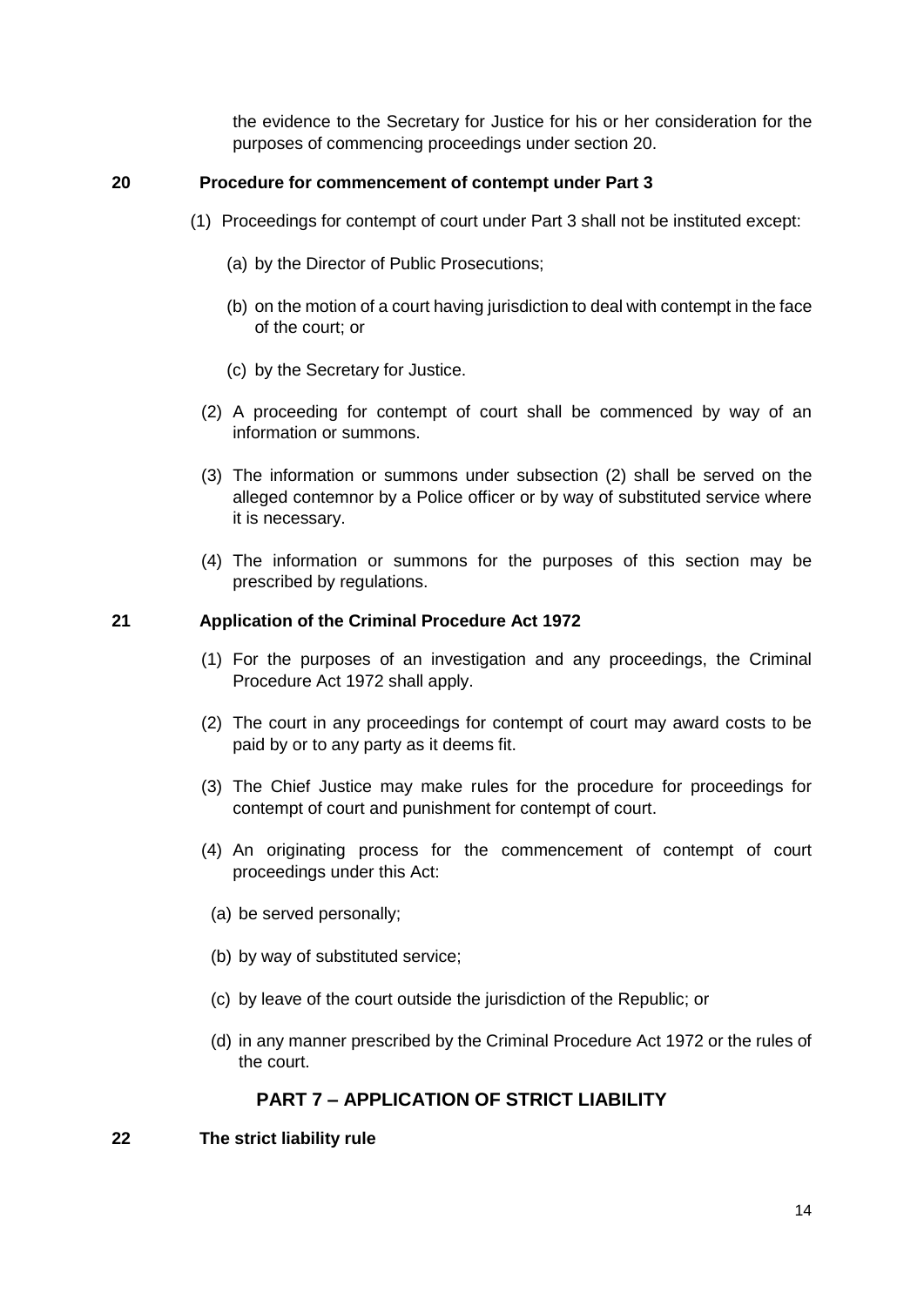- (1) A person who commits a contempt of court shall be strictly liable for committing one or more offences of contempt of court under this Act.
- (2) The burden of proof of any fact establishing a defence under this section to any person rests upon that person.

# **PART 8 – DEFENCE TO CONTEMPT OF COURT**

## <span id="page-14-1"></span><span id="page-14-0"></span>**23 Defence of good faith**

In any proceedings for contempt of court, it shall be a defence if it is proved to the satisfaction of the court that the conduct in issue:

- (a) is an objective and fair comment made in good faith with no vested interest in the outcomes of the decision of the court;
- (b) is a fair comment made in good faith on the merits of a judgment, decision or order of the court and not attributed personally or as to the conduct of a judicial officer;
- (c) is a publication of a fair and substantially accurate report of any judicial proceeding;
- (d) is a relevant observation made in judicial capacity by an appellate court on an appeal or revision or application for transfer of a case or by a court in court proceedings against a judge or judicial officer;
- (e) is a relevant observation or comment made by a party or his or her legal representative in written or oral submissions filed or made for the sole purpose of a court proceeding; or
- (f) pertains to any other matter exempted from constituting a commission of an offence of contempt of court under any other written law.

## <span id="page-14-2"></span>**24 Defence of innocent publication or distribution**

- (1) A person is not guilty of contempt of court under the strict liability rule if that person has published any matter which interferes or tends to interfere with, or obstructs or tends to obstruct, the course of justice in connection with any civil or criminal proceedings pending at the time of publication, if at that time, with reasonable enquiries or advice that person had no reason to believe that the proceedings were pending.
- (2) A person shall not be guilty of contempt of court under the strict liability rule if that person distributed a publication containing any matter referred to in subsection (1), if at the time of distribution that person did not know or had no reason to believe that it contained such matter or was likely to contain any such matter.
- (3) The burden of proof of any fact establishing a defence under this section to any person lies upon that person.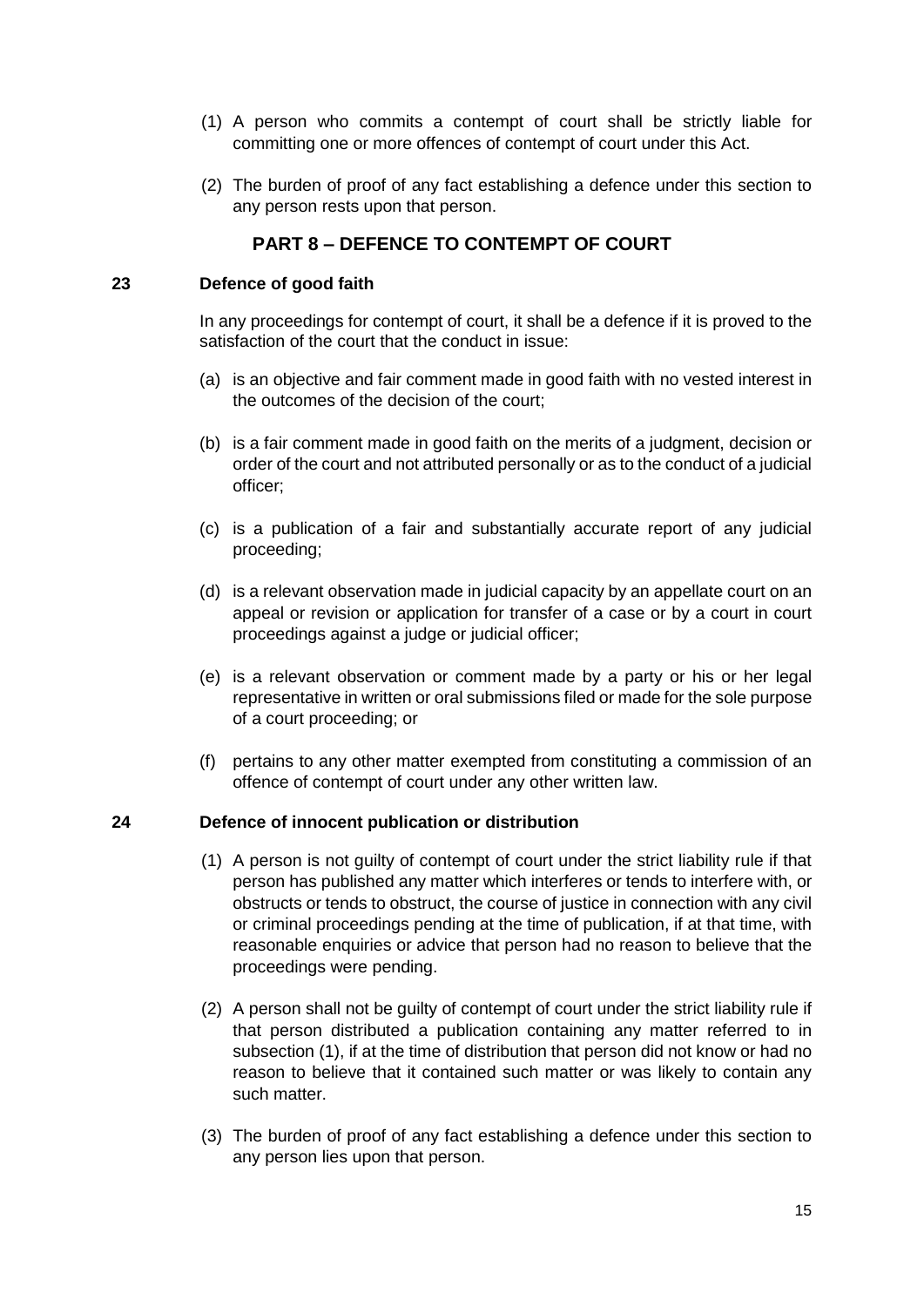## <span id="page-15-0"></span>**25 Fair and accurate report of judicial proceeding not contempt**

- (1) A person is not guilty of contempt of court for publishing a fair and accurate report of court proceedings held in public, published contemporaneously and in good faith.
- (2) In any court proceedings under subsection (1), the court may, where it appears necessary to avoid the risk of prejudice to the administration of justice in those proceedings, or in any other proceedings pending or imminent, order that the publication of any report of the proceedings, or any part of the proceedings, be postponed for such period as the court determines is necessary for that purpose.

## <span id="page-15-1"></span>**26 Complaint against judicial officers not contempt**

A person is not guilty of contempt of court in respect of any complaint made in good faith by that person concerning a judicial officer or any person acting as such to:

- (a) a competent authority; or
- (b) the Chief Justice.

## <span id="page-15-2"></span>**27 Discussion of public affairs**

- (1) A publication made in good faith as part of a discussion of public affairs or other matters of general public interest is not contempt of court under the strict liability rule if such discussion makes no express or implied reference or connection to any pending court proceedings.
- (2) For the purposes of subsection (1), the defence of innocent or unintentional reference or connection to any pending court proceeding shall not apply.

## <span id="page-15-3"></span>**28 Sources of information**

- (1) A person, who is a custodian of or has access to the source of information contained in a publication, shall not be guilty of contempt of court for refusing to disclose such information where it is established that restrictions on disclosure is necessary under the Official Information Act 1976, in the interests of justice, national security, public interest or for the prevention of a crime.
- (2) In the case of the Republic under subsection (1), a certificate issued by the Secretary for Justice under this section shall be conclusive evidence of restrictions from disclosure of such information or the source of such information.

#### <span id="page-15-4"></span>**29 Publication of matters exempted from disclosure in court**

Where a court, having power to do so, allows a name or other matter to be withheld from publication in relation to proceedings before the court, the court may give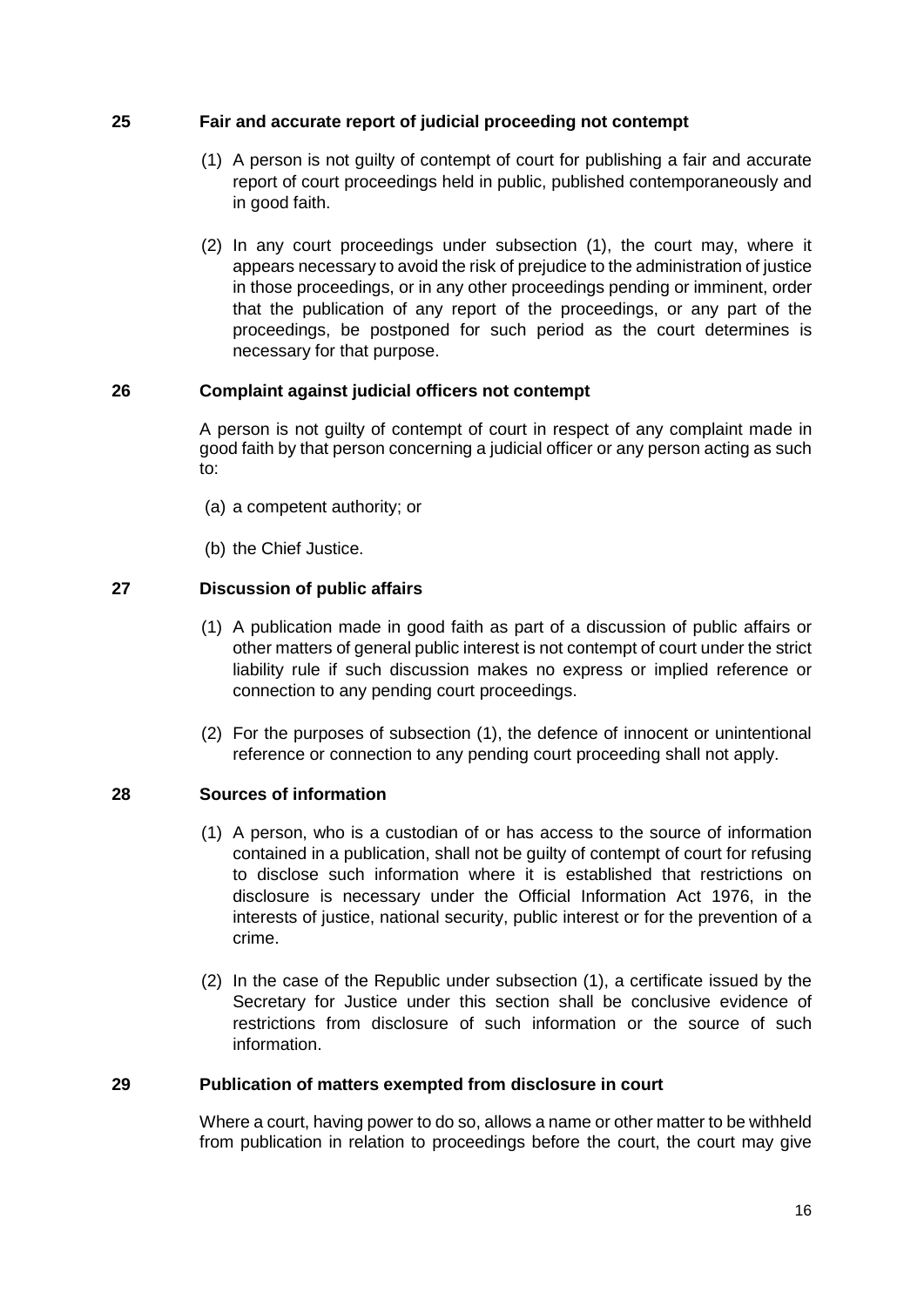such directions prohibiting the publication of that name or matter as appear to the court to be necessary for the purpose for which it was so withheld.

# **PART 9 – PRACTICE AND PROCEDURE**

## <span id="page-16-1"></span><span id="page-16-0"></span>**30 Bail in contempt proceedings**

- (1) When any person appears before a court in proceedings for contempt of court under Parts 2 and 3, the person may be released on bail by that court.
- (2) A court may grant bail to a person who has filed an appeal against any judgment, decision or order in accordance with Part 11.

## <span id="page-16-2"></span>**31 Standard of proof for contempt of court**

The standard of proof for establishing contempt of court is that of beyond reasonable doubt.

#### <span id="page-16-3"></span>**32 Burden and standard of proof for defences**

The burden of proof for proving the existence of circumstances bringing the case within any of the defences to contempt of court under Part 3 is upon the person relying on the defence and the standard of proof is on the balance of probabilities.

## <span id="page-16-4"></span>**33 Consent of Secretary for Justice**

- (1) No proceedings for contempt of court shall be instituted under sections 7 and 8 of Part 3 without the consent of the Secretary for Justice.
- (2) Proceedings for contempt of court in the face of the court under section 8 and any other proceedings shall be commenced by the District Court, Supreme Court or the Court of Appeal on its own motion, do not require consent under subsection (1).
- (3) The court may give directions under subsection (2) as to the manner in which the proceedings under the Part shall be constituted, adjudicated and determined.

#### <span id="page-16-5"></span>**34 Summary proceedings for offence of contempt of court**

- (1) Subject to subsection (2), contempt of court under Part 3 shall be tried summarily and the court shall keep a record of the proceedings.
- (2) Any proceedings to try criminal contempt of court provided for under any other written law shall not take away the right of any person to a fair trial.

## <span id="page-16-6"></span>**35 Enforcement of fines**

Payment of a fine for contempt of court imposed by any court may be enforced upon the order of the court in like manner as a fine imposed by a court in criminal proceedings under the Criminal Procedure Act 1972.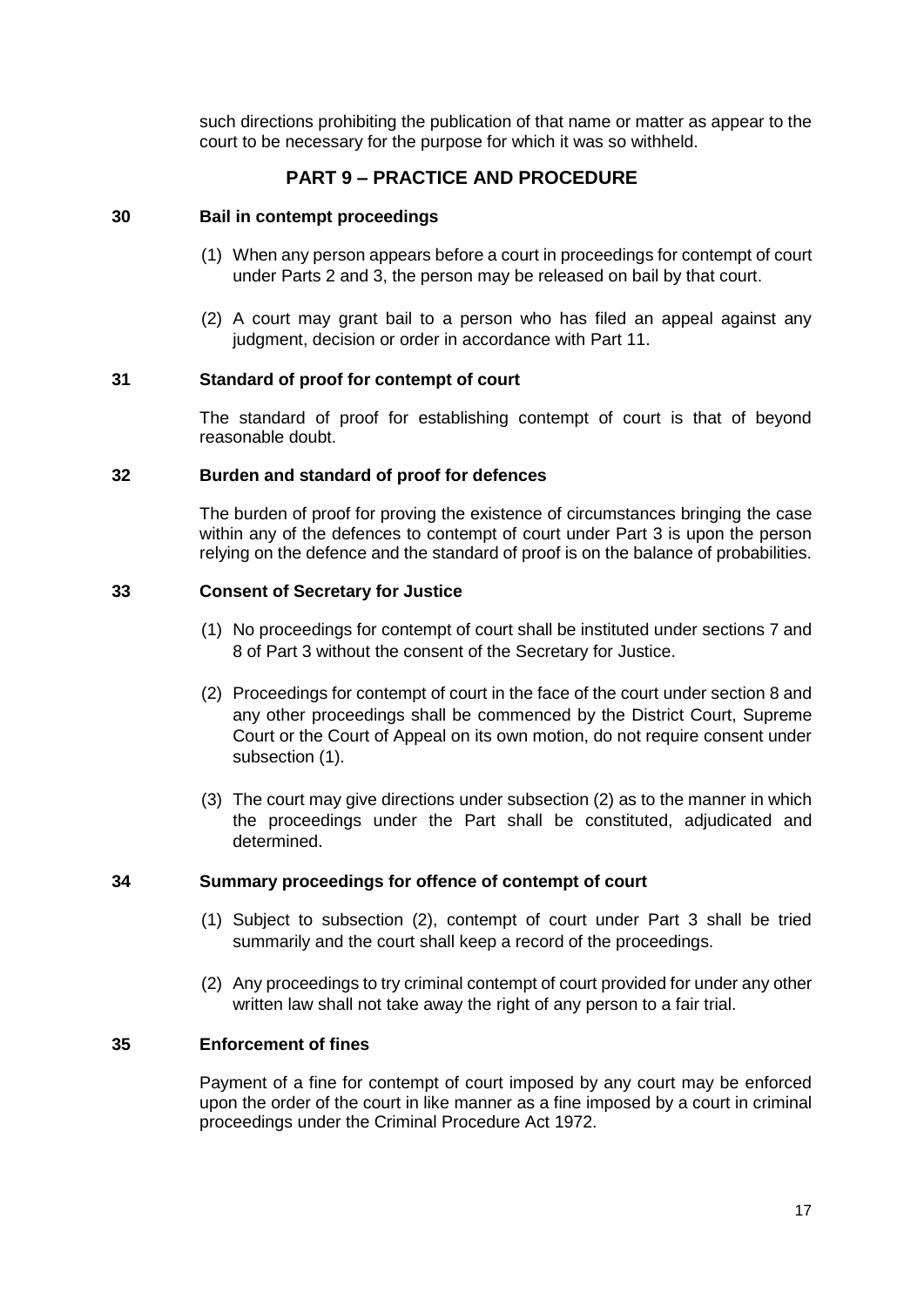## **PART 10 –POWER OF THE SECRETARY FOR JUSTICE**

#### <span id="page-17-1"></span><span id="page-17-0"></span>**36 Power of Secretary for Justice to issue non publication directions**

- (1) The Secretary for Justice may, if he or she is satisfied that it is in the public interest to do so and with the leave of the Supreme Court under subsection (7), seek an order directing the internet service provider, publisher, broadcaster or distributor of any matter to refrain from or cease the publication, broadcasting or distribution of such matter.
- (2) A direction given under this section may be subject to such conditions as the court may deem fit.
- (3) A direction under this section may be:
	- (a) served by personal, electronic or any other substituted service as the court may order; and
	- (b) in case of electronic or other substituted service, it is deemed to be served within 3 days of the communication of the direction to the person to whom the direction relates to.
- (4) A direction under this section takes effect in respect of the person to whom such a direction applies:
	- (a) from the time such direction is served or deemed to have been served; or
	- (b) any other time the Secretary for Justice may specify.
- (5) A person who fails without reasonable excuse to comply with the direction under this section shall be guilty of an offence and shall be liable to a fine not exceeding \$50,000 or to a term of imprisonment not exceeding 2 years or to both.
- (6) The leave of the Supreme Court under subsection (1) shall be granted if the Supreme Court is satisfied that:
	- (a) on the basis of a prima facie case, that the person to whom the proposed direction apply has published the contemptuous matter;
	- (b) on the basis of a prima facie case, that the publication of such matter:
		- (i) imputes an improper motive or impugns the integrity, propriety or impartiality of any court and poses a risk that public confidence in the administration of justice may be undermined;
		- (ii) prejudges an issue in a court proceeding that is pending and such prejudgment prejudices or likely to prejudice, interferes with or poses a risk of prejudice to or interference with, the course of any court proceeding that is pending;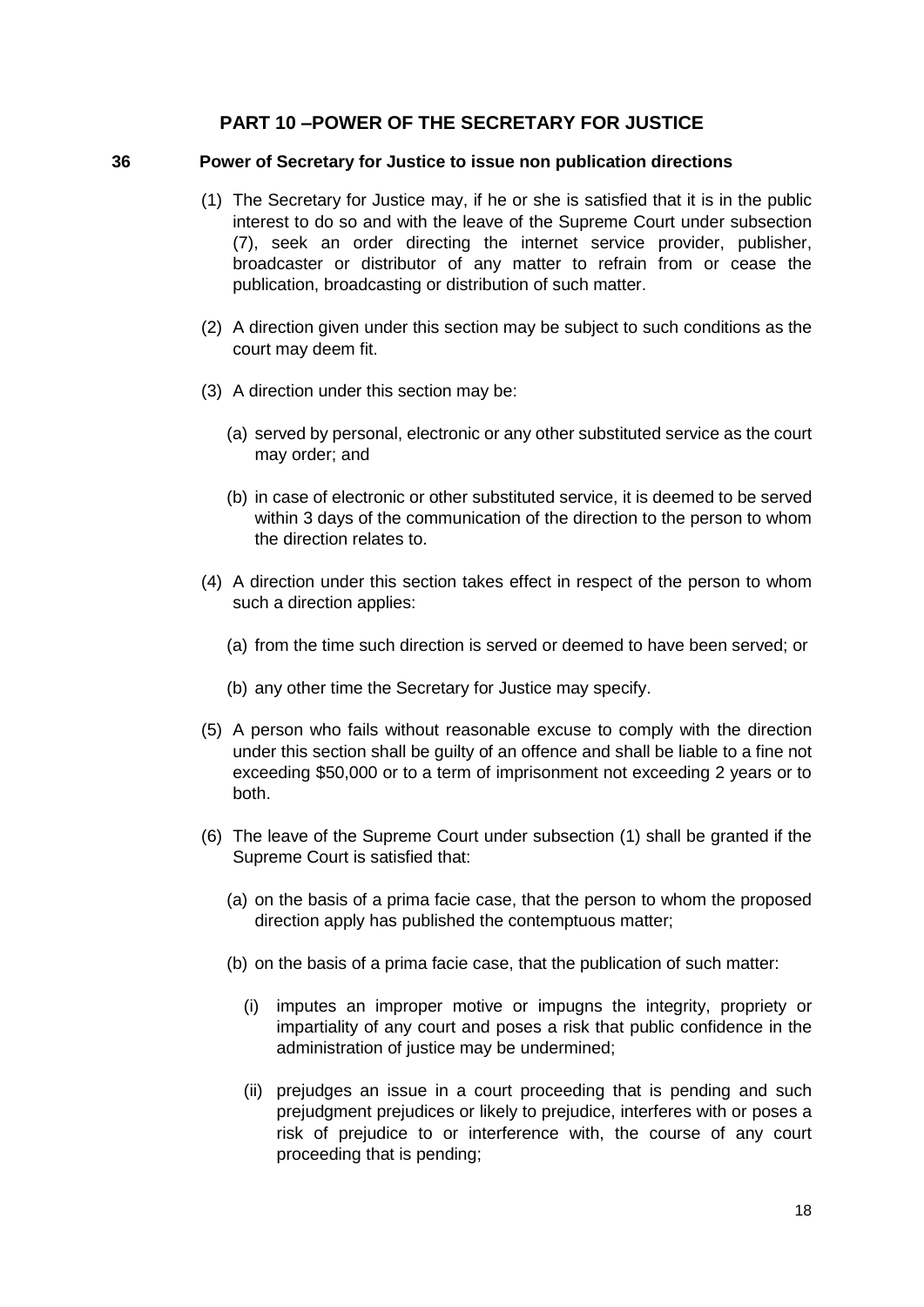- (iii) otherwise prejudices, interferes or poses a risk of prejudice to or interference with the course of any court proceeding that is pending;
- (c) any exceptions or conditions in the proposed direction are just and equitable.
- (7) An application for leave under subsection (1) shall be made by an ex parte originating motion and affidavit and the application shall be heard without the presence of the person to whom the proposed direction applies or the internet service provider, publisher, broadcaster or distributor specified in the proposed direction.
- (8) The person to whom the direction applies may apply to the Supreme Court to set aside or vary the direction on notice to the Secretary for Justice.
- (9) On an application under subsection (8), the Supreme Court may vary or discharge the direction in whole or in part if it is satisfied beyond reasonable doubt that:
	- (a) the person to whom such direction applies did not publish the matter specified in the direction; or
	- (b) the publication of such matter did not in any manner whatsoever was in contradiction or contravention of subsection (6)(b).
- (10) An application under subsection (8) shall not operate as a stay of the direction given under subsection (1) unless the Supreme Court directs otherwise.
- (11) No criminal, civil or administrative liability is to be incurred or to be assumed for anything done or omitted to be done with reasonable care and in good faith by the Secretary for Justice and such other officers in compliance with the direction given under this section.
- (12) An application under this section shall not bar or limit the commencement or continuation of proceedings for contempt of court in respect of a matter which is the subject of the direction.
- (13) The Chief Justice may make rules for the purposes of this section.

#### <span id="page-18-0"></span>**37 Court powers in relation to online publications**

(1) Where it appears to a court that it is necessary for avoiding a risk or prejudice to the administration of justice in any court proceedings, pending or imminent, order that any material related to the proceedings, or any part of the proceedings, may direct the removal of such material from websites and or the disabling of public access to that material for such period as the court thinks necessary for that purpose.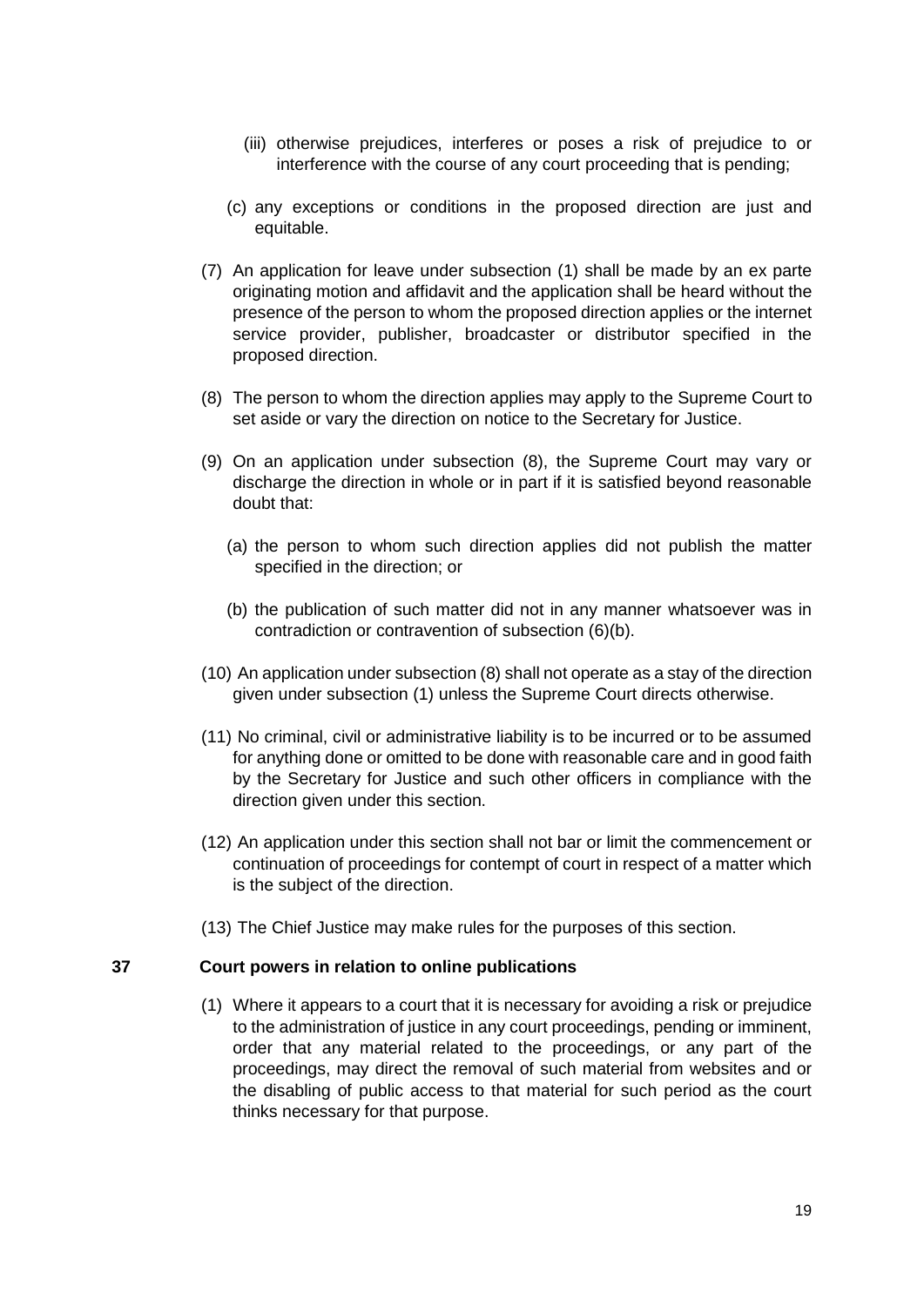- (2) Where it appears to a court that it is necessary for avoiding a risk or prejudice to the administration of justice in any court proceedings, pending or imminent, order that any material related to the proceedings, or any part of the proceedings, may make such order directing websites to take such steps as the court sees as being reasonably necessary to prevent the publication of such material for such period as the court thinks necessary for that purpose.
- (3) For the purposes of this section, the court may make orders on an interim basis, prior to or during the currency of court proceedings.
- (4) The court may review orders made under subsections (1) and (2) at any stage of the court proceedings.
- (5) A failure to comply with a court order made under subsections (1) and (2) will be a contempt of court on the part of the website, despite the fact it was not responsible for the publication of the material.
- (6) Where the orders under subsections (1) and (2) were not complied with, the courts may order online hosts or internet service providers to disable public access to specified sections of websites for such period as the court thinks necessary for the purpose.
- (7) Failure by online hosts or internet service providers to comply with the order under subsection (6) shall be a contempt of court on the part of internet providers.
- (8) It shall be a defence that websites or online hosts had no knowledge that the publication contained the offending material and they had taken reasonable care.
- (9) The burden of proof of any fact tending to establish a defence afforded by subsections (5) and (6) rests upon the defence.

## **PART 11 — APPEALS**

#### <span id="page-19-1"></span><span id="page-19-0"></span>**38 Appeals from District Court to the Supreme Court**

- (1) An appeal lies from any judgment, decision or order of the District Court under this Act to the Supreme Court as provided for under the Supreme Court Act 2018.
- (2) An appeal under this section does not operate as a stay of any judgment, decision or order of the District Court unless the Supreme Court orders a stay.
- (3) At the hearing of the appeal, the Supreme Court may exercise the jurisdiction under this Act and the Supreme Court Act 2018.

#### <span id="page-19-2"></span>**39 Appeals from the Supreme Court to the Court of Appeal**

(1) An appeal shall lie from a judgment, decision or order from the original jurisdiction of the Supreme Court for contempt of court to the Court of Appeal.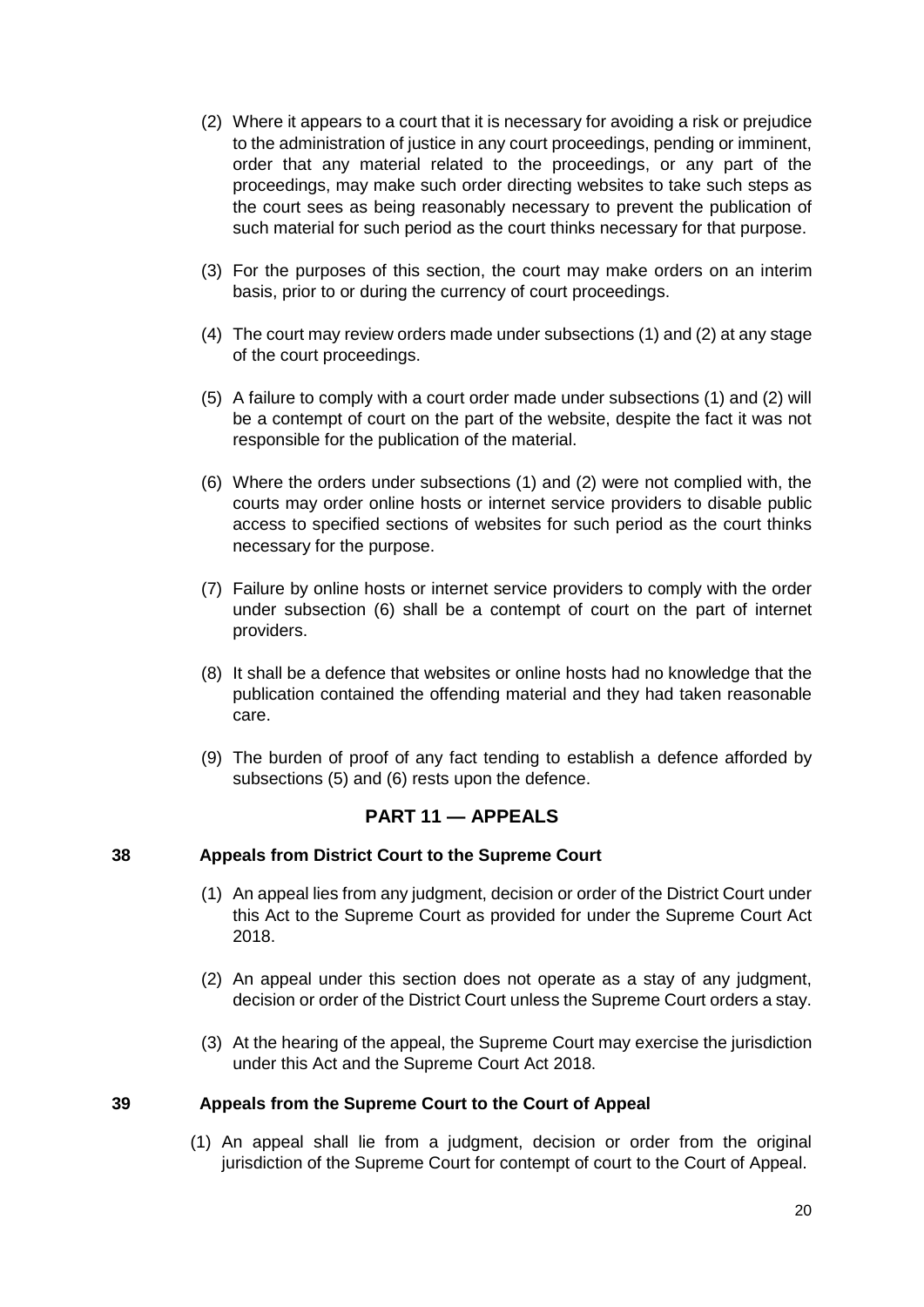- (2) An appeal from a judgment, decision or order of the Supreme Court in appellate or revisionary jurisdiction for contempt of court shall be by leave of the Supreme Court and only on a question of law.
- (3) An appeal under this section shall not operate as a stay of any judgment or decision of the Supreme Court unless the Supreme Court orders a stay.
- (4) At the hearing of the appeal under this section, the Court of Appeal shall exercise its jurisdiction under this Act and the Nauru Court of Appeal Act 2018.

## **PART 12 — MISCELLANEOUS**

#### <span id="page-20-1"></span><span id="page-20-0"></span>**40 Inherent power of the Supreme Court**

This Act does not restrain or limit the inherent powers of the Supreme Court to:

- (a) commence contempt proceedings on its own motion;
- (b) require a person to provide security in compliance with an order, payment of any money or performance or otherwise of any act;
- (c) remove a person from the court;
- (d) grant an injunction to restrain contempt of court; and
- (e) detain a person in custody until the court's order or directions is complied with, for a period not exceeding 12 months.

#### <span id="page-20-2"></span>**41 Limitations of actions for contempt**

No court shall initiate any proceedings for contempt of court either on its own motion or otherwise after the expiry of a period of 12 months from the date on which the contempt of court is alleged to have been committed.

## <span id="page-20-3"></span>**42 Proceedings not to issue against Speaker or Members of Parliament**

A Court shall not initiate proceedings for contempt of court:

- (a) in relation to a decision made or directions given by a Speaker of House of Parliament in the performance of his or her official responsibilities; or
- (b) in relation to matters contained in the Parliamentary Powers, Privileges and Immunities Act 1976.

#### <span id="page-20-4"></span>**43 Protection of officers of the Republic**

No servant or agent of the Republic shall be convicted of contempt of court for the execution of his or her duties in good faith.

#### <span id="page-20-5"></span>**44 Common law rules on contempt**